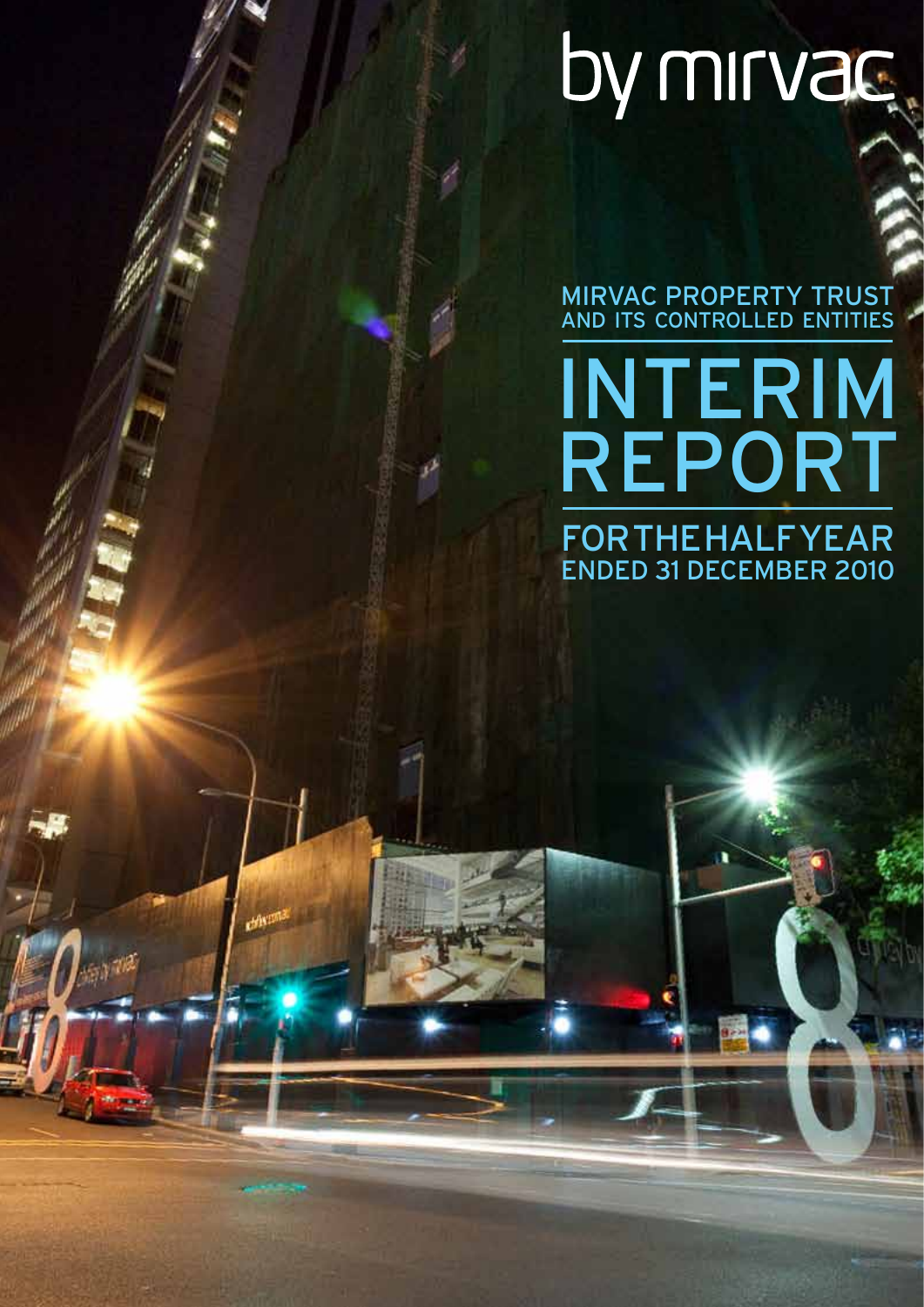- **01 Directors' report**
- 03 AUDITOR'S INDEPENDENCE DECLARATION<br>04 FINANCIAL STATEMENTS
- **04 Financial statements**
- 04 STATEMENT OF COMPREHENSIVE INCOME<br>05 STATEMENT OF FINANCIAL POSITION
- 05 STATEMENT OF FINANCIAL POSITION<br>06 STATEMENT OF CHANGES IN EQUITY
- STATEMENT OF CHANGES IN EQUITY
- 07 STATEMENT OF CASH FLOWS<br>08 NOTES TO THE FINANCIAL ST
- 08 NOTES TO THE FINANCIAL STATEMENTS<br>23 DIRECTORS' DECLARATION
- **23 Directors' declaration**
- **24 Independent auditor's review report to the members of Mirvac Property Trust**

## Interim Report For the half year ended 31 December 2010

The consolidated entity comprises Mirvac Property Trust (ARSN 086 780 645) and its controlled entities.

This interim report does not include all the notes of the type normally included in an annual financial report. Accordingly, this report is to be read in conjunction with the annual report for the year ended 30 June 2010 and any public announcements made by Mirvac Property Trust during the interim reporting period in accordance with the continuous disclosure requirements of the Corporations Act 2001.

The Responsible Entity of Mirvac Property Trust is Mirvac Funds Limited (ABN 70 002 561 640), a company limited by shares, incorporated and domiciled in Australia. Its registered office and principal place of business are:

#### **Mirvac Funds Limited**

Level 26, 60 Margaret Street Sydney NSW 2000.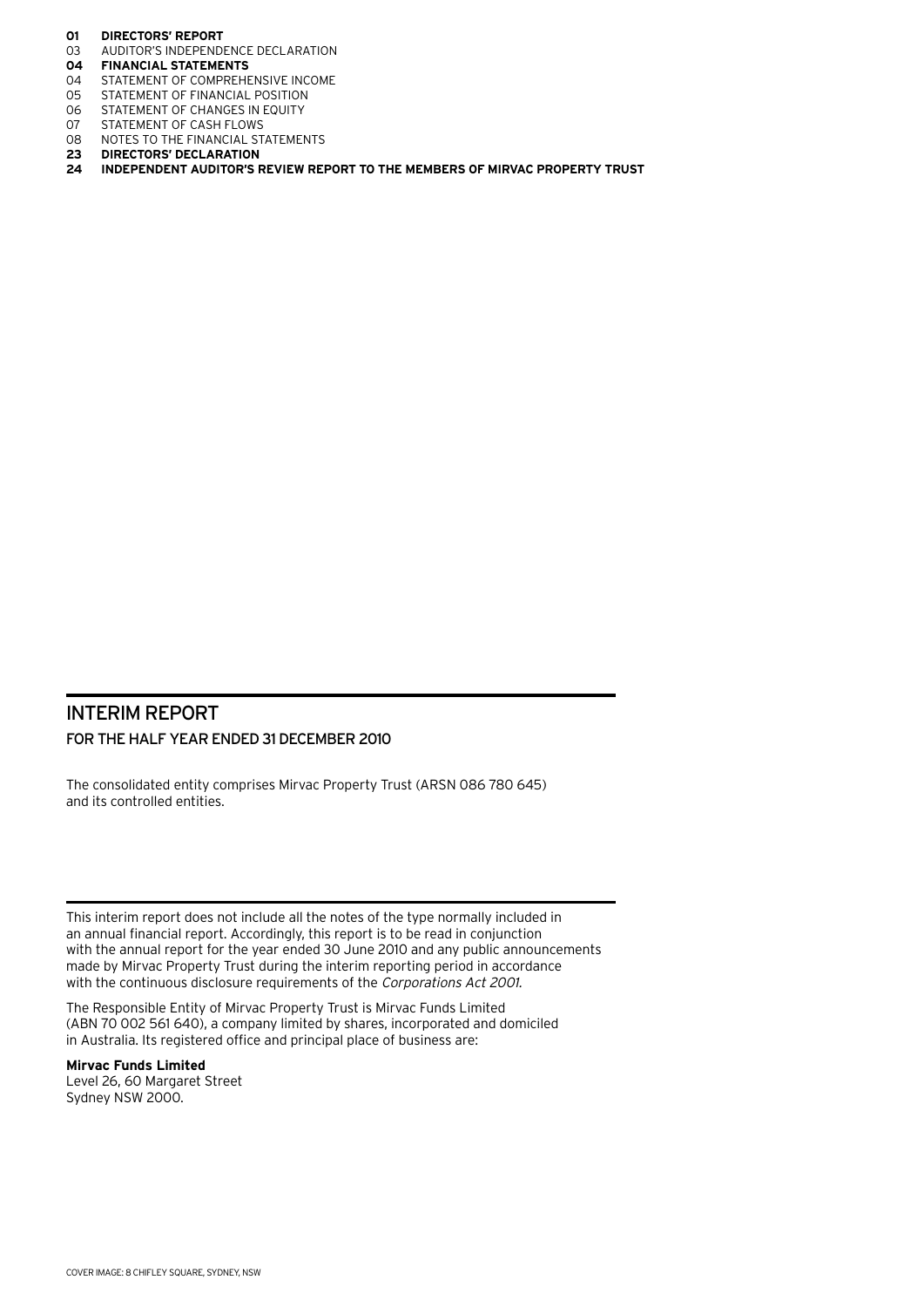## Directors' Report

The Directors of Mirvac Funds Limited (ABN 70 002 561 640), the Responsible Entity of Mirvac Property Trust ("MPT" or "Trust") present their report, together with the consolidated report of MPT and its controlled entities ("consolidated entity"), for the half year ended 31 December 2010.

MPT and its controlled entities together with Mirvac Limited and its controlled entities form the stapled entity, Mirvac Group ("Mirvac" or "Group").

#### **Responsible Entity**

The Responsible Entity of the Trust is Mirvac Funds Limited, an entity incorporated in New South Wales. The immediate parent entity of the Responsible Entity is Mirvac Woolloomooloo Pty Limited (ABN 44 001 162 205), incorporated in New South Wales, and its ultimate parent entity is Mirvac Limited (ABN 92 003 280 699), incorporated in New South Wales.

#### **Directors**

The following persons were Directors of Mirvac Funds Limited during the half year and up to the date of this report:

James MacKenzie Nicholas Collishaw Peter Hawkins James Millar Penny Morris John Mulcahy Elana Rubin (appointed as a Director on 11 November 2010).

#### **Review of operations and activities**

The statutory profit after tax attributable to the stapled unitholders of the Trust for the half year ended 31 December 2010 was \$276.9m (December 2009: \$108.7m). The operating profit (profit before specific non-cash items and significant items) was \$198.5m (December 2009: \$149.4m).

Operating profit is a financial measure which is not prescribed by Australian Accounting Standards ("AAS") and represents the profit under AAS adjusted for specific non-cash items and significant items. The following table summarises key reconciling items between statutory profit after tax attributable to the stapled unitholders of MPT and operating profit:

|                                                                                                                                                                           | 31 December<br>2010 | 31 December<br>2009 |
|---------------------------------------------------------------------------------------------------------------------------------------------------------------------------|---------------------|---------------------|
|                                                                                                                                                                           | \$m                 | \$m                 |
| Profit attributable to the stapled unitholders of MPT                                                                                                                     | 276.9               | 108.7               |
| Specific non-cash items                                                                                                                                                   |                     |                     |
| Net (gain)/loss on fair value of investment properties                                                                                                                    | (78.2)              | 112.8               |
| Net (gain)/loss on fair value of investment properties under construction ("IPUC")<br>Net gain on fair value of derivative financial instruments                          | (5.6)               | 39.6                |
| and associated foreign exchange movements                                                                                                                                 | (14.8)              | (0.9)               |
| Straight-lining of lease revenue                                                                                                                                          | (7.6)               | (0.3)               |
| Amortisation of lease incentives                                                                                                                                          | 5.4                 | 5.1                 |
| Net (gain)/loss on fair value of investment properties, derivatives and other specific<br>non-cash items included in share of net profit of associates and joint ventures | (1.5)               | 8.3                 |
| <b>Significant items</b>                                                                                                                                                  |                     |                     |
| Impairment of goodwill                                                                                                                                                    | 7.1                 |                     |
| Net gain on sale of investment properties                                                                                                                                 |                     | (0.3)               |
| Net gain on sale of non-aligned assets                                                                                                                                    |                     | (0.5)               |
| Discount on business combination                                                                                                                                          |                     | (119.8)             |
| Net gain on remeasurement of equity interest                                                                                                                              |                     | (25.3)              |
| Business combination transaction costs                                                                                                                                    | 16.8                | 22.0                |
| Operating profit (profit before specific non-cash items and significant items)                                                                                            | 198.5               | 149.4               |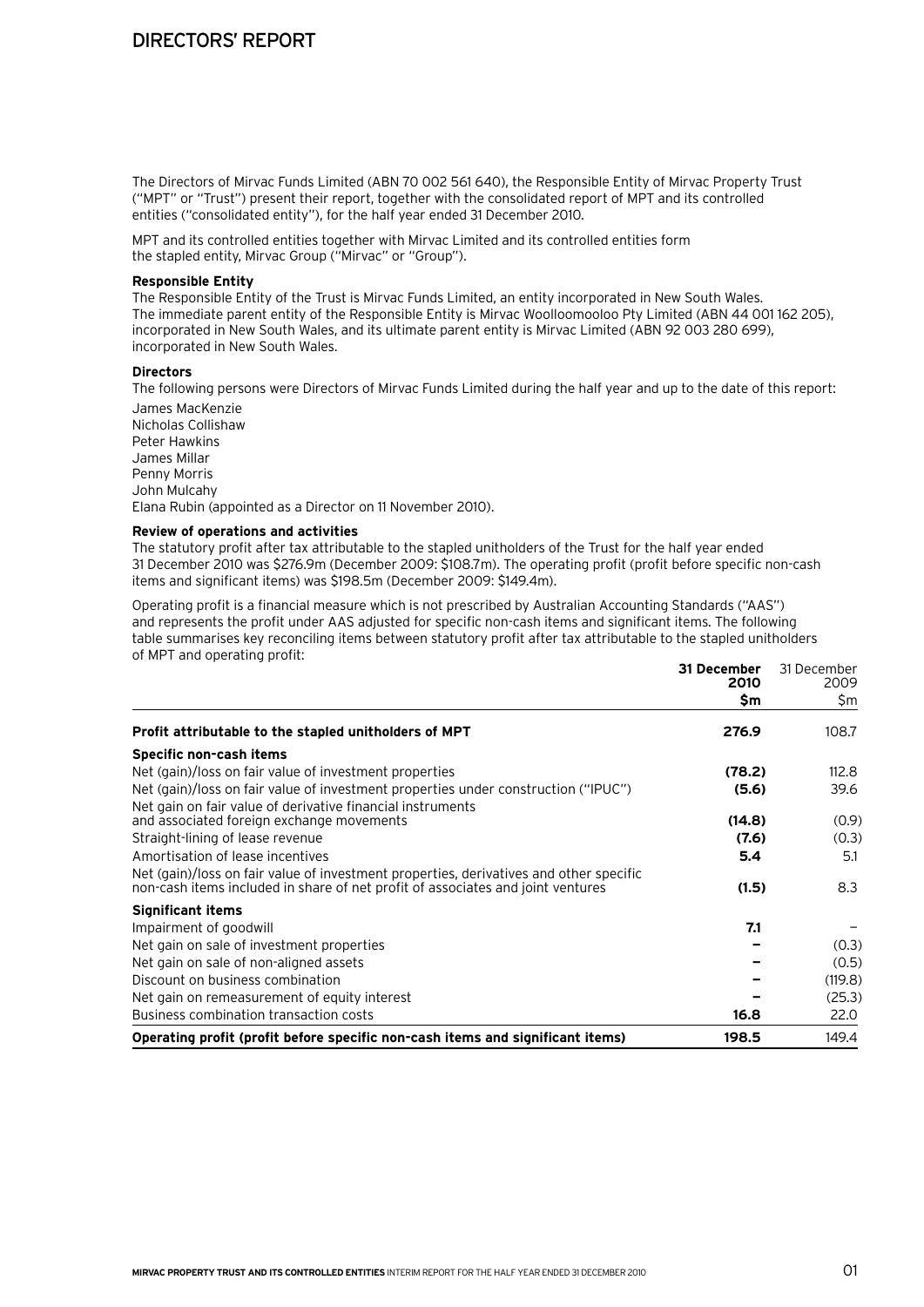#### **FINANCIAL AND OPERATIONAL HIGHLIGHTS**

Key financial and operational highlights for the six months ended 31 December 2010 included:

- profit attributable to the stapled unitholders of MPT was \$276.9m;
- operating profit of \$198.5m, representing 5.88 cents per unit;
- decrease in net tangible assets per unit to \$1.56 from \$1.67 at 31 December 2009;
- total assets of \$6,910.6m;
- net increase of \$83.8m in revaluations across the investment property portfolio;
- distribution of \$136.6m, representing 4.0 cents per unit;
- finalising the acquisition of the Westpac office portfolio ("WOP"), adding approximately \$1,152.7m<sup>1</sup> of investment grade assets;
- continued the rebalancing of the MPT portfolio with the sale of eight assets not meeting the consolidated entity's return hurdles, and re-weighting the portfolio with a greater exposure to the office sector; and
- commenced commercial development projects including the demolition of 8 Chifley Square, Sydney NSW, to develop into a premium grade office tower.

The consolidated entity had a total portfolio value of \$5,658.3m, with investments in 68 assets, covering the office, retail, industrial and hotel sectors, as well as investments in other funds managed by Mirvac.

Key highlights for the consolidated entity for the six months ended 31 December 2010 included:

- $-$  successful acquisition and transition of WOP into the consolidated entity, in line with the consolidated entity's strategy of securing Australian recurring rental income;
- $-$  disposal of eight non-aligned assets realising \$149.9m (before costs), including:
	- James Ruse Business Park, Northmead NSW for \$28.2m in July 2010;
	- 253 Wellington Road, Mulgrave VIC for \$4.7m in July 2010;
	- Hawdon Industry Park, Dandenong VIC for \$13.3m in August 2010;
	- Morayfield SupaCentre, Morayfield QLD for \$38.5m in August 2010;
	- Orion hardware land, Springfield QLD for \$4.5m in August 2010;
	- Blacktown Megacentre, Blacktown NSW for \$26.2m in December 2010;
	- Network, Old Wallgrove Road, Eastern Creek NSW for \$6.0m in December 2010; and
	- Lake Haven Megacentre, Lakehaven NSW for \$28.5m which settled post 31 December 2010 (February 2011).

The consolidated entity maintained its strong portfolio metrics with a high portfolio occupancy of 98.2 per cent (by area), and minimal lease expiries with a weighted average lease expiry of 6.2 years (by area). The consolidated entity's earnings continue to be secure with 94.8 per cent of FY11 rent reviews being fixed or linked to the Consumer Price Index ("CPI"), and 83.9 per cent of revenue derived from multinational, national, Australian Securities Exchange ("ASX") listed and government tenants.

#### Outlook

The consolidated entity remains focused on active asset management and further enhancing the quality of the portfolio. The consolidated entity will focus on its \$1,408.3m development pipeline which will be delivered by the Mirvac Development Division, providing quality assets at enhanced returns.

#### **Capital Management**

Post 31 December 2010, Mirvac announced it had successfully refinanced its syndicated bank facilities in line with its debt strategy. The transaction involved refinancing existing tranches maturing in June 2011 and January 2012 to a new \$1,852.5m facility. The new multicurrency revolving facility is now made up of one to five year maturities.

#### **Outlook**

Mirvac remains focused on managing its strong capital structure to ensure it can continue to meet its strategic objectives without increasing its overall risk profile.

#### **Auditor's independence declaration**

A copy of the auditor's independence declaration required under section 307C of the Corporations Act 2001 is set out on page 03.

#### **Rounding of amounts**

The Trust is of the kind referred to in Class Order 98/0100 issued by the Australian Securities and Investments Commission, relating to the "rounding off" of amounts in the financial statements. Amounts in the financial statements have been rounded off to the nearest tenth of a million ("m") dollars in accordance with that Class Order.

This statement is made in accordance with a resolution of the Directors.

**Nicholas Collishaw** Director Sydney

22 February 2011

1) Includes the acquisition of 54-60 Talavera Road, North Ryde, NSW.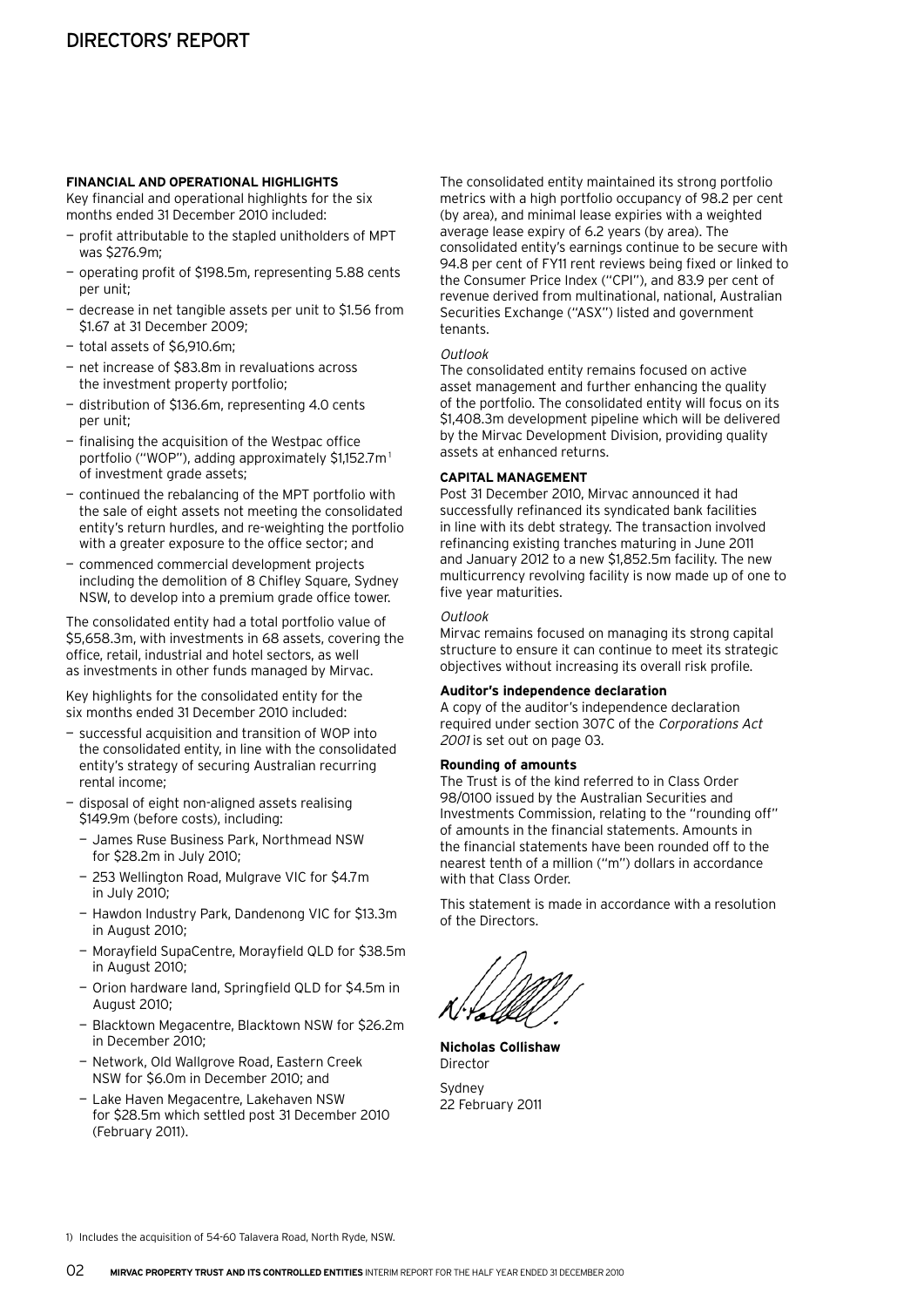# PRICEWATERHOUSE COPERS &

#### **PricewaterhouseCoopers ABN 52 780 433 757**

Darling Park Tower 2 201 Sussex Street GPO BOX 2650 SYDNEY NSW 1171 DX 77 Sydney Australia

Telephone +61 2 8266 0000 Facsimile +61 2 8266 9999 www.pwc.com/au

#### **Auditor's independence declaration**

As lead auditor for the review of Mirvac Property Trust for the half year ended 31 December 2010, I declare that to the best of my knowledge and belief, there have been:

- a) no contraventions of the auditor independence requirements of the Corporations Act 2001 in relation to the review; and
- b) no contraventions of any applicable code of professional conduct in relation to the review.

This declaration is in respect of Mirvac Property Trust and the entities it controlled during the period.

**Matthew Lunn** Partner Sydney PricewaterhouseCoopers **22 February 2011** 22 February 2011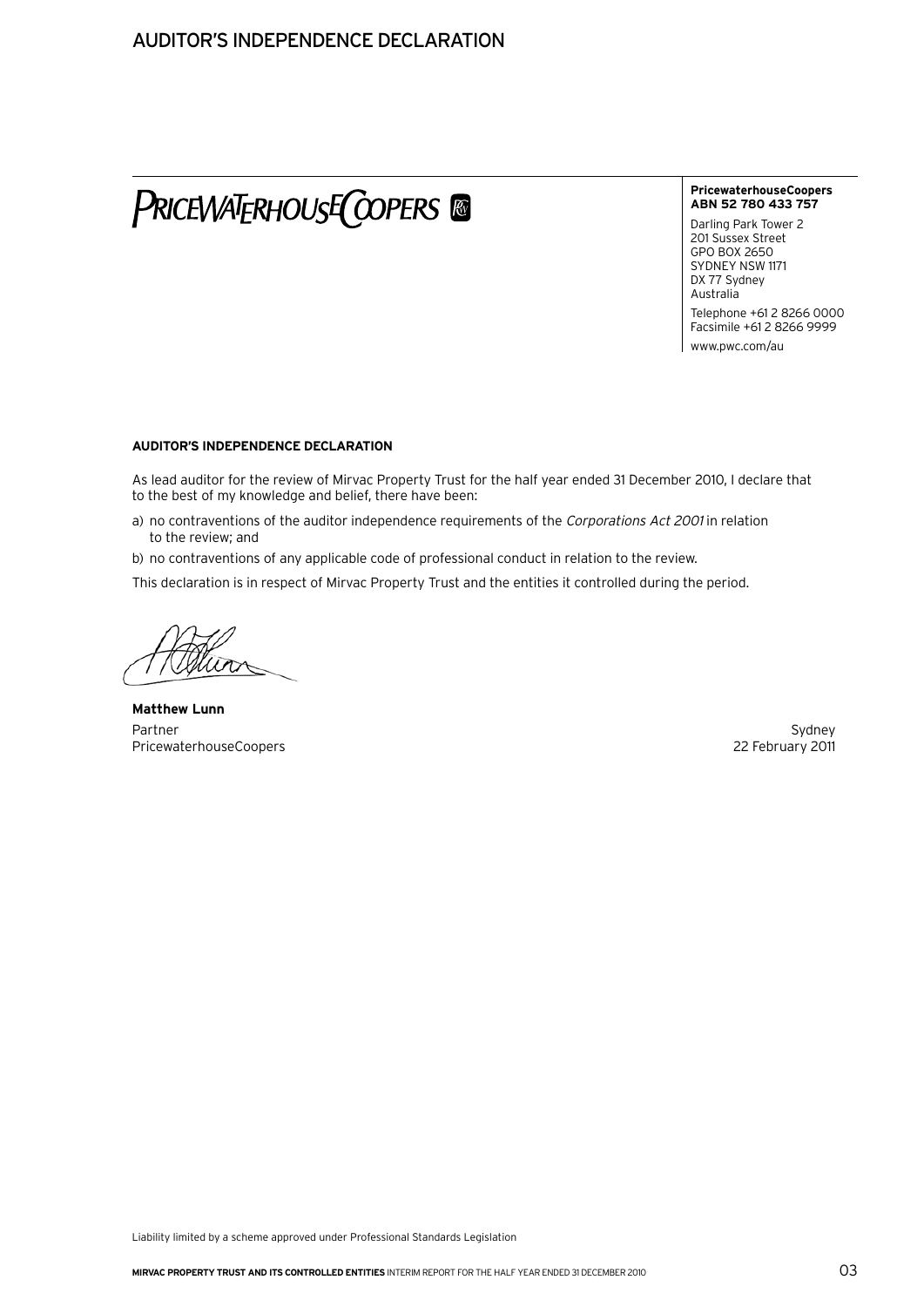# STATEMENT OF COMPREHENSIVE INCOME

For the half year ended 31 December 2010

|                                                                                            |              | Consolidated |
|--------------------------------------------------------------------------------------------|--------------|--------------|
|                                                                                            | 31 December  | 31 December  |
| Note                                                                                       | 2010         | 2009         |
|                                                                                            | Sm           | Sm           |
| Revenue from continuing operations                                                         |              |              |
| Investment properties rental revenue                                                       | 259.6        | 173.6        |
| Interest revenue                                                                           | 38.6         | 41.6         |
| Distribution revenue                                                                       | 0.5          | 0.8          |
| Other revenue                                                                              |              | 0.9          |
| Total revenue from continuing operations                                                   | 298.7        | 216.9        |
| Other income                                                                               |              |              |
| Share of net profit of associates and joint ventures accounted for using the equity method | 15.3         | 1.2          |
| Net gain/(loss) on fair value of investment properties                                     | 78.2         | (112.8)      |
| Net gain/(loss) on fair value of IPUC                                                      | 5.6          | (39.6)       |
| Gain on financial instruments                                                              | 11.9         | 0.9          |
| Foreign exchange gain                                                                      | 2.9          |              |
| Net gain on sale of investments                                                            |              | 0.5          |
| Net (loss)/gain on sale of investment properties                                           | (0.7)        | 0.3          |
| Discount on business combination                                                           |              | 119.8        |
| Net gain on remeasurement of equity interest                                               |              | 25.3         |
| <b>Total other income</b>                                                                  | 113.2        | (4.4)        |
| Total revenue from continuing operations and other income                                  | 411.9        | 212.5        |
| Investment properties expenses                                                             | (61.1)       | (48.8)       |
| Amortisation expense                                                                       | (7.8)        | (6.7)        |
| Impairment of goodwill<br>7                                                                | (7.1)        |              |
| Finance costs<br>5                                                                         | (37.6)       | (22.0)       |
| Business combination transaction costs<br>14                                               | (16.8)       | (22.0)       |
| Other expenses                                                                             | (4.3)        | (2.6)        |
| Profit before income tax                                                                   | 277.2        | 110.4        |
| Income tax expense                                                                         | (0.3)        | (0.3)        |
| Profit for the half year                                                                   | 276.9        | 110.1        |
| Other comprehensive income for the half year                                               |              |              |
| Exchange differences on translation of foreign operations                                  | (0.8)        | 0.7          |
| Other comprehensive income                                                                 | (0.8)        | 0.7          |
| Total comprehensive income for the half year                                               | 276.1        | 110.8        |
|                                                                                            |              |              |
| Profit for the half year is attributable to:                                               |              |              |
| - Stapled unitholders of MPT                                                               | 276.9        | 108.7        |
| - Non-controlling interest ("NCI")                                                         |              | 1.4          |
|                                                                                            | 276.9        | 110.1        |
| Total comprehensive income for the half year is attributable to:                           |              |              |
| - Stapled unitholders of MPT                                                               | 276.1        | 109.4        |
| – NCI                                                                                      |              | 1.4          |
|                                                                                            | 276.1        | 110.8        |
|                                                                                            |              |              |
| Earnings per stapled unit for profit attributable<br>to the stapled unitholders of MPT     | <b>Cents</b> | Cents        |
|                                                                                            |              |              |
| Basic earnings per unit<br>4                                                               | 8.20         | 3.85         |
| Diluted earning per unit<br>4                                                              | 8.17         | 3.83         |

The above statement of comprehensive income should be read in conjunction with the accompanying notes.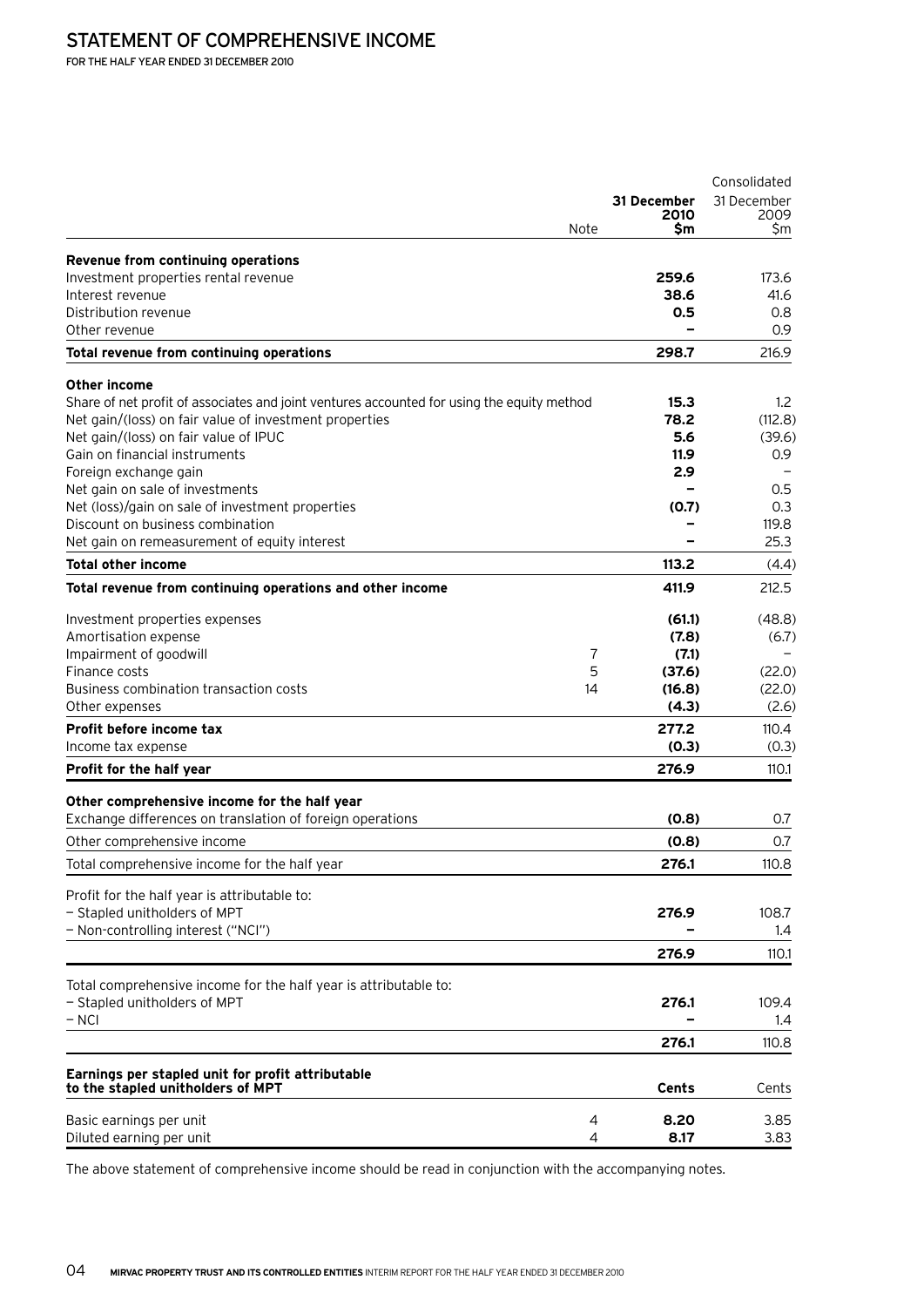At 31 December 2010

|                                                                |                |             | Consolidated |
|----------------------------------------------------------------|----------------|-------------|--------------|
|                                                                |                | 31 December | 30 June      |
|                                                                | Note           | 2010<br>Sm  | 2010<br>Sm   |
| <b>Current assets</b>                                          |                |             |              |
| Cash and cash equivalents                                      | 13             | 542.7       | 345.9        |
| Receivables                                                    |                | 616.5       | 717.1        |
| Derivative financial assets                                    |                | 0.1         | 2.0          |
| Other financial assets at fair value through profit or loss    |                | 18.0        | 18.0         |
| Assets classified as held for sale                             |                | 31.2        | 53.7         |
| Other assets                                                   |                | 4.7         | 8.9          |
| <b>Total current assets</b>                                    |                | 1,213.2     | 1,145.6      |
| Non-current assets                                             |                |             |              |
| Receivables                                                    |                | 11.9        | 13.0         |
| Derivative financial assets                                    |                | 6.9         | 4.4          |
| Investment properties                                          | 6              | 5,395.9     | 4,212.3      |
| Intangible assets                                              | $\overline{7}$ | 69.5        | 49.9         |
| Investments accounted for using the equity method              | 11             | 213.2       | 207.0        |
| Total non-current assets                                       |                | 5,697.4     | 4,486.6      |
| Total assets                                                   |                | 6,910.6     | 5,632.2      |
| <b>Current liabilities</b>                                     |                |             |              |
| Payables                                                       |                | 133.8       | 116.7        |
| Borrowings                                                     | 8              | 864.6       | 217.7        |
| Derivative financial liabilities                               |                | 0.2         | 0.6          |
| Provisions                                                     |                | 68.3        | 65.3         |
| <b>Total current liabilities</b>                               |                | 1,066.9     | 400.3        |
| <b>Non-current liabilities</b>                                 |                |             |              |
| Borrowings                                                     | 8              | 471.8       | 176.5        |
| Derivative financial liabilities                               |                | 4.7         | 15.6         |
| <b>Total non-current liabilities</b>                           |                | 476.5       | 192.1        |
| <b>Total liabilities</b>                                       |                | 1,543.4     | 592.4        |
| Net assets                                                     |                | 5,367.2     | 5,039.8      |
| <b>Equity</b>                                                  |                |             |              |
| Contributed equity                                             | 9              | 5,093.8     | 4,905.9      |
| Reserves                                                       |                | 6.4         | 7.2          |
| Retained earnings                                              |                | 267.0       | 126.7        |
| Equity and reserves attributable to stapled unitholders of MPT |                | 5,367.2     | 5,039.8      |
| Total equity                                                   |                | 5,367.2     | 5,039.8      |

The above statement of financial position should be read in conjunction with the accompanying notes.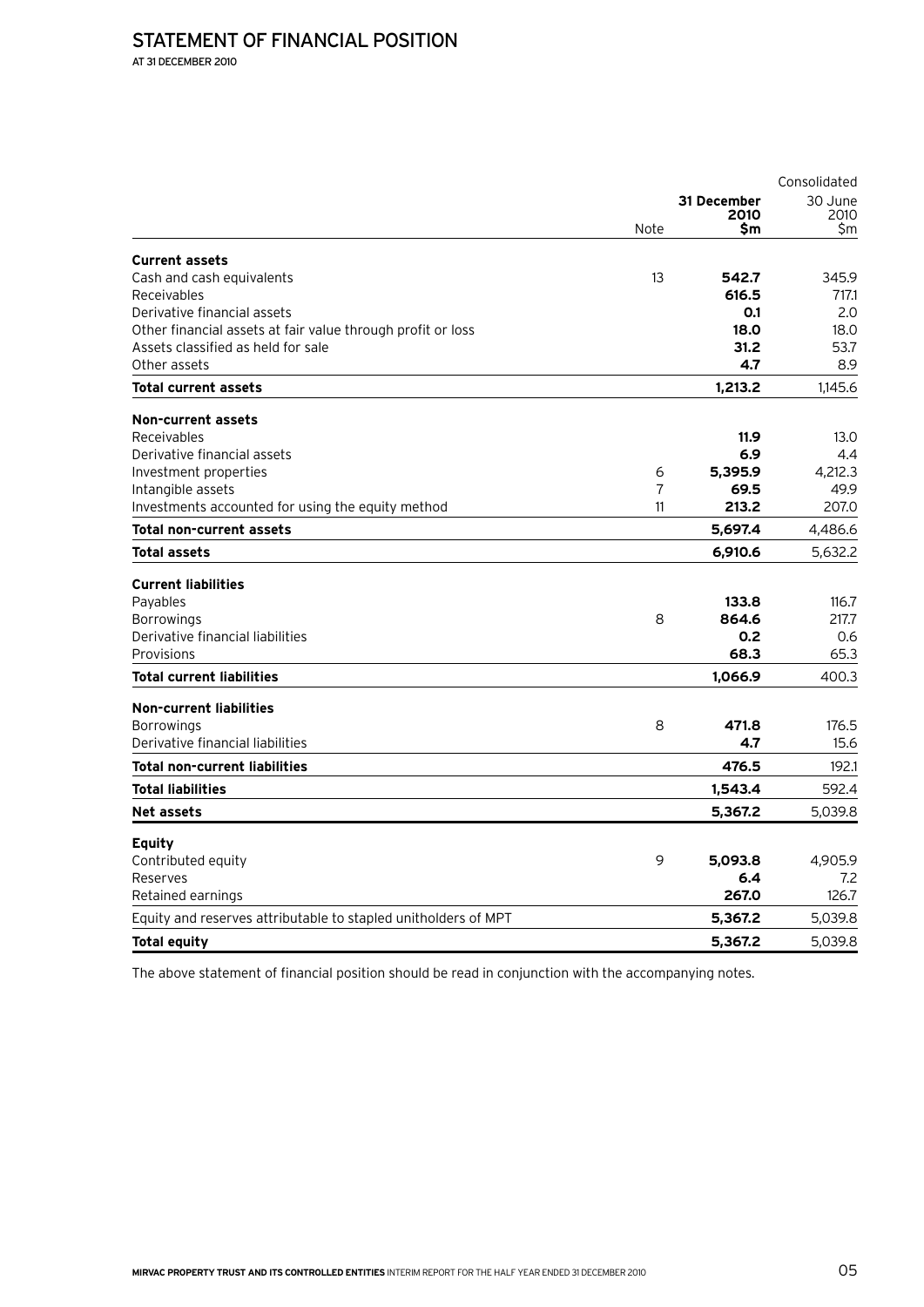For the half year ended 31 December 2010

|                                                                                                                      |                             | Attributable to stapled<br>unitholders of MPT |                            |                   |              |
|----------------------------------------------------------------------------------------------------------------------|-----------------------------|-----------------------------------------------|----------------------------|-------------------|--------------|
| Consolidated                                                                                                         | Contributed<br>equity<br>Sm | Reserves<br>\$m                               | Retained<br>earnings<br>Şm | <b>NCI</b><br>\$m | Total<br>\$m |
| Balance 1 July 2010                                                                                                  | 4,905.9                     | 7.2                                           | 126.7                      |                   | 5,039.8      |
| Total comprehensive income for the half year                                                                         |                             | (0.8)                                         | 276.9                      |                   | 276.1        |
| Long term incentive plan ("LTI plan") and<br>Employee Incentive Scheme ("EIS")<br>units converted, sold or forfeited | 1.9                         |                                               |                            |                   | 1.9          |
| Contributions of equity, net of transaction costs                                                                    | 186.0                       |                                               |                            |                   | 186.0        |
| Distributions provided for or paid                                                                                   |                             |                                               | (136.6)                    |                   | (136.6)      |
| Total transactions with owners in their capacity as owners                                                           | 187.9                       |                                               | (136.6)                    |                   | 51.3         |
| <b>Balance at 31 December 2010</b>                                                                                   | 5,093.8                     | 6.4                                           | 267.0                      |                   | 5,367.2      |
| Balance 1 July 2009                                                                                                  | 4,323.0                     | 0.9                                           | (6.5)                      | 54.9              | 4,372.3      |
| Total comprehensive income for the half year                                                                         |                             | 0.7                                           | 108.7                      | 1.4               | 110.8        |
| LTI plan and EIS units converted, sold or forfeited                                                                  | 2.7                         |                                               |                            |                   | 2.7          |
| Contributions of equity, net of transaction costs                                                                    | 234.8                       |                                               |                            |                   | 234.8        |
| Distributions provided for or paid                                                                                   |                             |                                               | (116.0)                    | (1.4)             | (117.4)      |
| Discount on acquisition of NCI                                                                                       |                             | 5.4                                           |                            |                   | 5.4          |
| <b>NCI</b>                                                                                                           |                             |                                               |                            | (54.9)            | (54.9)       |
| Total transactions with owners in their capacity as owners                                                           | 237.5                       | 5.4                                           | (116.0)                    | (56.3)            | 70.6         |
| Balance at 31 December 2009                                                                                          | 4,560.5                     | 7.0                                           | (13.8)                     |                   | 4,553.7      |

The above statement of changes in equity should be read in conjunction with the accompanying notes.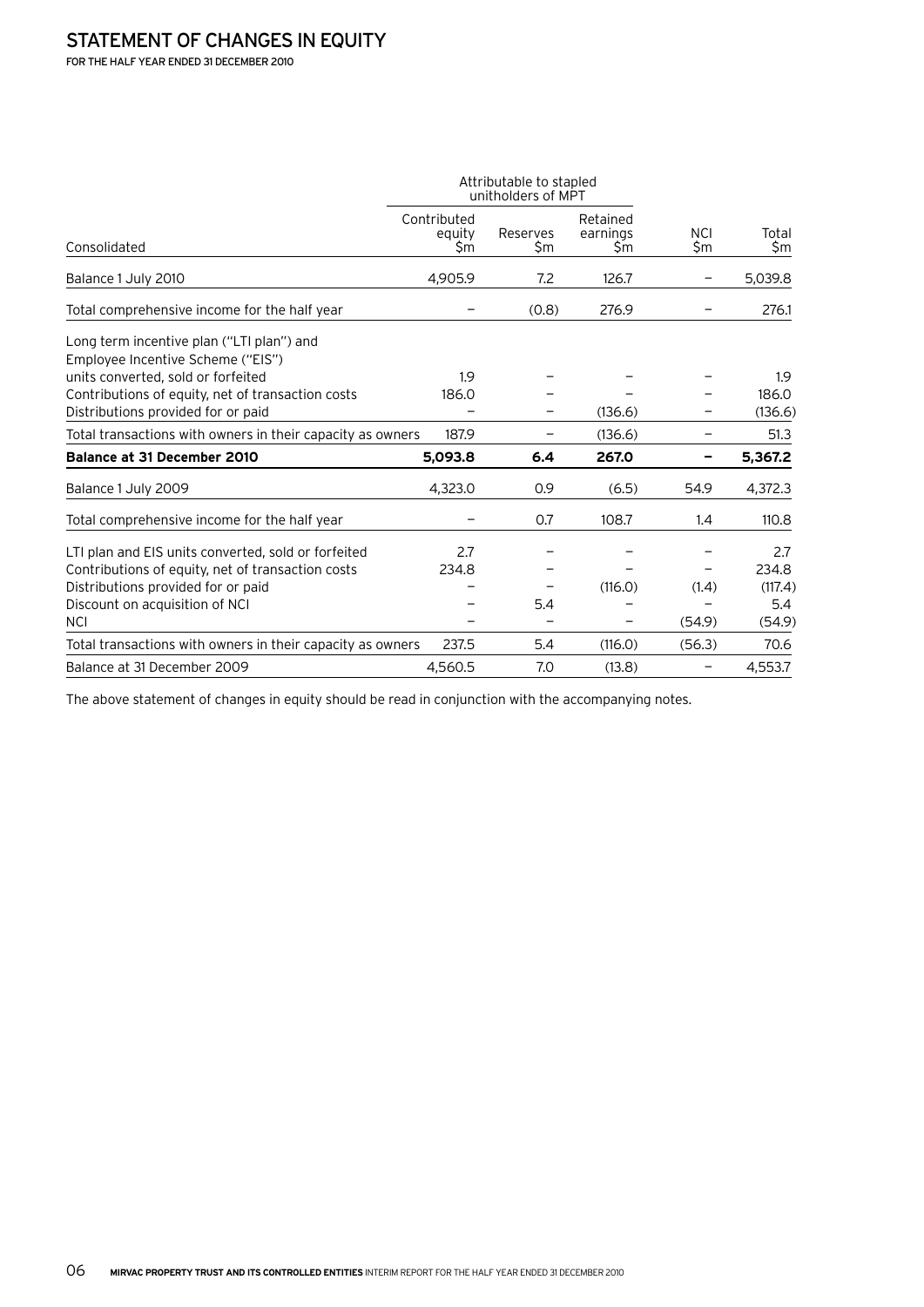# STATEMENT OF CASH FLOWS

For the half year ended 31 December 2010

|                                                                                    |      |             | Consolidated |
|------------------------------------------------------------------------------------|------|-------------|--------------|
|                                                                                    |      | 31 December | 31 December  |
|                                                                                    | Note | 2010<br>\$m | 2009<br>\$m  |
|                                                                                    |      |             |              |
| Cash flows from operating activities                                               |      |             |              |
| Receipts from customers (inclusive of goods and services tax)                      |      | 286.7       | 194.2        |
| Payments to suppliers (inclusive of goods and services tax)                        |      | (96.4)      | (65.7)       |
|                                                                                    |      | 190.3       | 128.5        |
| Interest received                                                                  |      | 35.3        | 40.8         |
| Distributions received                                                             |      | 6.4         | 9.3          |
| Borrowing costs paid                                                               |      | (41.2)      | (31.5)       |
| Income tax paid                                                                    |      | (0.3)       | (0.3)        |
| Net cash inflows from operating activities                                         | 13   | 190.5       | 146.8        |
| Cash flows from investing activities                                               |      |             |              |
| Payments for investment properties                                                 |      | (41.9)      | (20.0)       |
| Proceeds from sale of investment properties and assets classified as held for sale |      | 119.0       | 39.9         |
| Proceeds from associates and joint ventures                                        |      |             | 1.9          |
| Acquisition of controlled entities, net of cash acquired                           |      | (213.2)     | (25.5)       |
| Proceeds from loans to entities related to the Responsible Entity                  |      | 81.8        |              |
| Net cash outflows from investing activities                                        |      | (54.3)      | (3.7)        |
| Cash flows from financing activities                                               |      |             |              |
| Proceeds from borrowings                                                           |      | 820.0       | 12.1         |
| Repayments of borrowings                                                           |      | (619.7)     | (696.2)      |
| Distributions paid                                                                 |      | (133.6)     | (59.5)       |
| Distributions paid to NCI                                                          |      |             | (1.4)        |
| Distributions paid as part of business combination                                 |      | (8.0)       | (6.3)        |
| Payments for NCI                                                                   |      |             | (13.7)       |
| Proceeds from issue of stapled units                                               |      | 1.9         | 223.1        |
| Contributed equity raising costs                                                   |      |             | (5.3)        |
| Net cash inflows/(outflows) from financing activities                              |      | 60.6        | (547.2)      |
| Net increase/(decrease) in cash and cash equivalents                               |      | 196.8       | (404.1)      |
| Cash and cash equivalents at the beginning of the half year                        |      | 345.9       | 687.3        |
| Cash and cash equivalents at the end of the half year                              | 13   | 542.7       | 283.2        |

The above statement of cash flows should be read in conjunction with the accompanying notes.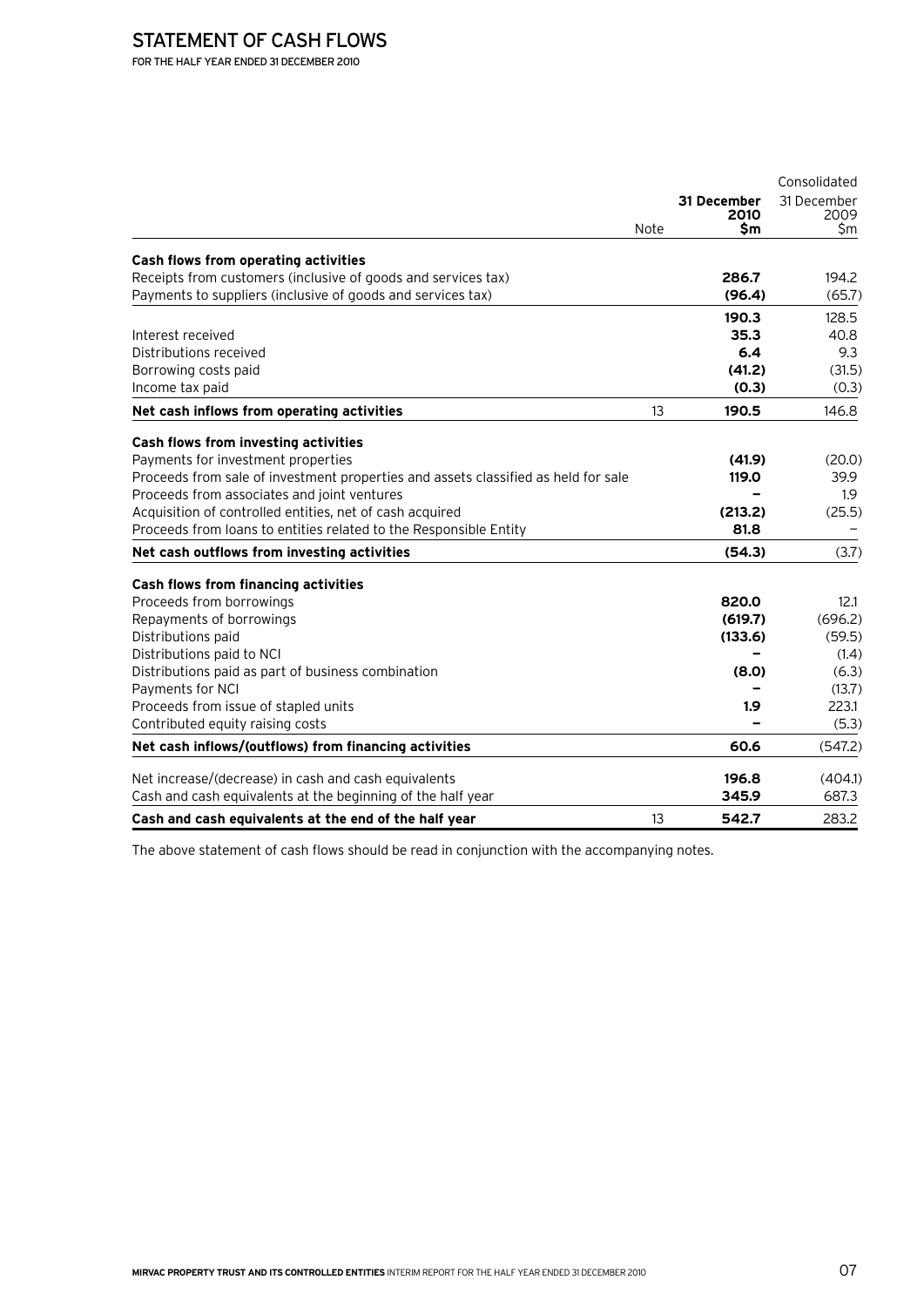#### **1 Basis of preparation of half year report**

This general purpose financial report for the interim half year reporting period ended 31 December 2010 has been prepared in accordance with AASB 134 Interim Financial Reporting and the Corporations Act 2001. The financial statements consist of the consolidated financial statements of MPT and its controlled entities.

This interim report does not include all the notes of the type normally included in an annual financial report. Accordingly, this report is to be read in conjunction with the annual report for the year ended 30 June 2010 and any public announcements made by MPT during the interim reporting period in accordance with the continuous disclosure requirements of the Corporations Act 2001. The accounting policies adopted are consistent with those of the previous financial year and corresponding interim reporting period.

#### **a) Impact of standards issued but not yet applied**

In December 2009, the Australian Accounting Standards Board ("AASB") issued AASB 9 Financial Instruments which addresses the classification and measurement of financial assets and is likely to affect the consolidated entity's accounting for its financial assets. The standard is not applicable until 1 January 2013 but is available for early adoption. The consolidated entity is yet to assess its full impact. However, initial indications are that it may affect the consolidated entity's accounting for its available-for-sale financial assets, since AASB 9 only permits the recognition of fair value gains and losses in other comprehensive income if they relate to equity investments that are not held for trading. The consolidated entity has not yet decided when to adopt AASB 9.

#### **2 Critical accounting estimates and judgements**

Judgements and estimates are continually evaluated, based on historical experience and other factors, including expectations of future events that may have a financial impact and are believed to be reasonable under the circumstances.

#### **a) Critical judgements in applying the consolidated entity's accounting policies**

The following are the critical judgements that management has made in the process of applying the consolidated entity's accounting policies and that have the most significant effect on the amounts recognised in the financial statements:

#### i) Fair value estimation

Some financial assets and liabilities are carried at fair value. The fair value is based on assumptions of future events and involves significant estimates. The fair values of derivatives reported at the end of the reporting period may differ if there is volatility in market rates, indexes, equity prices or foreign exchange rates in future periods.

#### **b) Key sources of estimation uncertainty**

In preparing the financial statements, management is required to make estimations and assumptions. The following are the key assumptions concerning the future, and other key sources of estimation uncertainty at the end of the reporting period, that have a significant risk of causing material adjustment to the carrying amounts of assets and liabilities within the next 12 months:

#### i) Impairment of goodwill

The consolidated entity annually tests whether goodwill has suffered any impairment. Determining whether goodwill is impaired requires an estimation of the value in use of the cash generating units ("CGUs") to which goodwill has been allocated. The value in use calculation requires the entity to estimate the future cash flows expected to arise from each CGU and a suitable discount rate in order to calculate the net present value ("NPV"). The carrying amount of goodwill at the end of the reporting period was \$69.5m (June 2010: \$49.9m). The impairment loss recognised during the half year was \$7.1m (December 2009: \$nil).

#### ii) Estimated impairment of investments accounted for using the equity method

The consolidated entity tests investments accounted for using the equity method, by comparing recoverable amounts (higher of value in use, and fair value less cost to sell) with the carrying amounts, whenever there is indication that an investment may be impaired. In determining the value in use of the investment, the consolidated entity estimates the present value of the estimated future cash flows expected to arise from distributions to be received from the investment and from its ultimate disposal.

#### iii) Fair value of investments not traded in active markets

The fair value of investments that are not traded in an active market is determined by the unit price as advised by the fund manager. The unit price is determined by the NPV calculations, using future cash flows and an appropriate post-tax discount rate. The carrying value of investments not traded in an active market determined using the above techniques and assumptions was \$18.0m (June 2010: \$18.0m) and is disclosed as financial assets at fair value through profit or loss.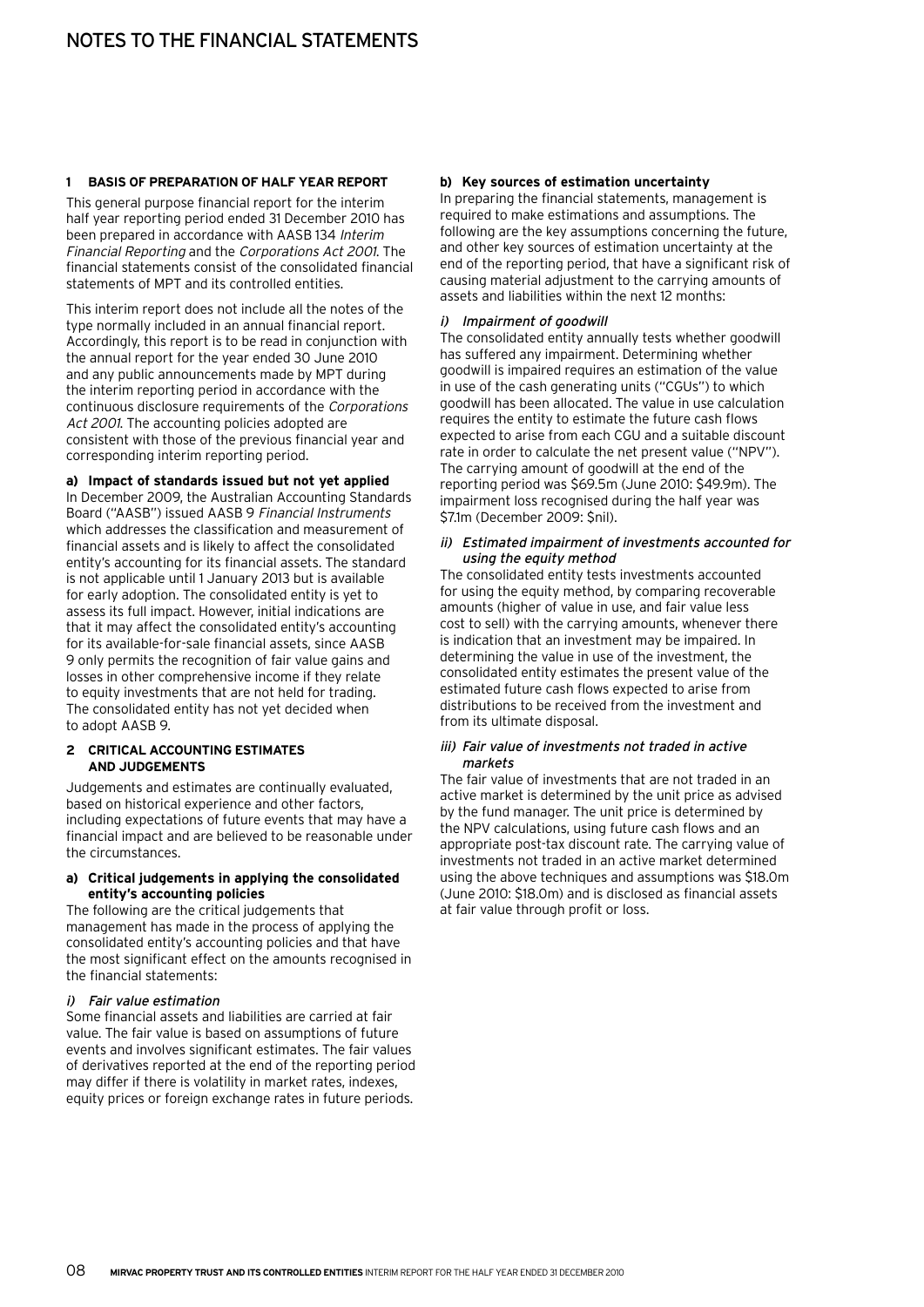#### **2 Critical accounting estimates and judgements (Continued)**

#### iv) Valuation of investment properties

The consolidated entity uses judgement in respect of the fair values of investment properties. Investment properties are revalued by external valuers on a rotation basis, with approximately one-half of the portfolio being valued annually. Investment properties which are not subject to an external valuation at the end of the reporting period are fair valued internally by management. The assumptions used in the estimations of fair values include expected future market rentals, discount rates, market prices and economic conditions. The carrying value at the end of the reporting period for investment properties was \$5,395.9m (June 2010: \$4,212.3m).

#### v) Valuation of IPUC

IPUC are valued at fair value. There are generally no active markets for IPUC and fair value is considered to be the estimated market price that would be paid for the partially completed property, reflecting the expectations of market participants of the value of the property when complete less deductions for the estimated cost to complete with appropriate adjustments for risk and profit. The fair value is determined on the basis of either discounted cash flow ("DCF") or residual methods. Both methods require consideration of the project risks which are relevant to the development process, including but not limited to construction and letting risks. The estimated value of future assets is based on the expected future income from the project, using current yields of similar completed properties. The net gain on fair value of IPUC for the half year was \$5.6m (December 2009: net loss \$39.6m). The carrying value of \$78.5m (June 2010: \$71.5m) at the end of the reporting period is included in investment properties.

#### vi) Valuation of assets acquired in business combinations

During the period, the consolidated entity completed the acquisition of WOP (refer to note 14). On recognising this acquisition, management used estimations and assumptions on the fair value of the assets and liabilities assumed at the date of control.

#### vii) Valuation of derivatives and other financial instruments

The consolidated entity uses judgement in selecting the appropriate valuation technique for financial instruments not quoted in an active market. Valuation of derivative financial instruments involves assumptions based on quoted market rates adjusted for specific features of the instrument. The valuations of any financial instrument may change in the event of market volatility.

#### **3 Segmental information**

Segment results include items directly attributable to a segment as well as those that can be allocated on a reasonable basis. Unallocated items mainly comprise financing and other borrowing costs, indirect investments, other income and expenses. The consolidated entity operates predominantly in one geographic segment, being Australia.

Segment results are now reported in a manner that is consistent with the internal reporting provided to the Chief Operating Decision Maker ("CODM"). The CODM that makes strategic decisions for the consolidated entity has been identified as the Chief Executive Officer, Investment ("CEOI"). The CEOI allocates resources to and assesses the performance of the operating segments of the consolidated entity. Net operating income is considered a key indicator of analysis when evaluating the consolidated entity's ability to pay distributions to stapled unitholders.

#### **a) Description of business segments**

Individual business segments have been identified on the basis of grouping individual products or services subject to similar risks and returns.

The main business segments of the consolidated entity are the investment in properties which are leased to third parties for the following uses:

- Office office accommodation:
- Retail retail accommodation;
- $-$  Industrial  $-$  factories and other industrial use accommodation;
- Other hotel and car park facilities accommodation; and
- Unallocated not attributed directly to one of the above segments.

#### **b) Inter-segment transfers**

Segment revenues, expenses and results include transfers between segments. Such transfers are on an arm's length basis and eliminated on consolidation.

#### **c) Comparative information**

When necessary, comparative information has been reclassified to achieve consistency in disclosure in current period amounts and other disclosures.

#### **d) Operating profit**

Operating profit is a financial measure which is not prescribed by AAS and represents the profit under AAS adjusted for specific non-cash items and significant items, which management considers to reflect the core earnings of the consolidated entity.

#### **e) Geographical analysis**

The consolidated entity operates predominantly in Australia.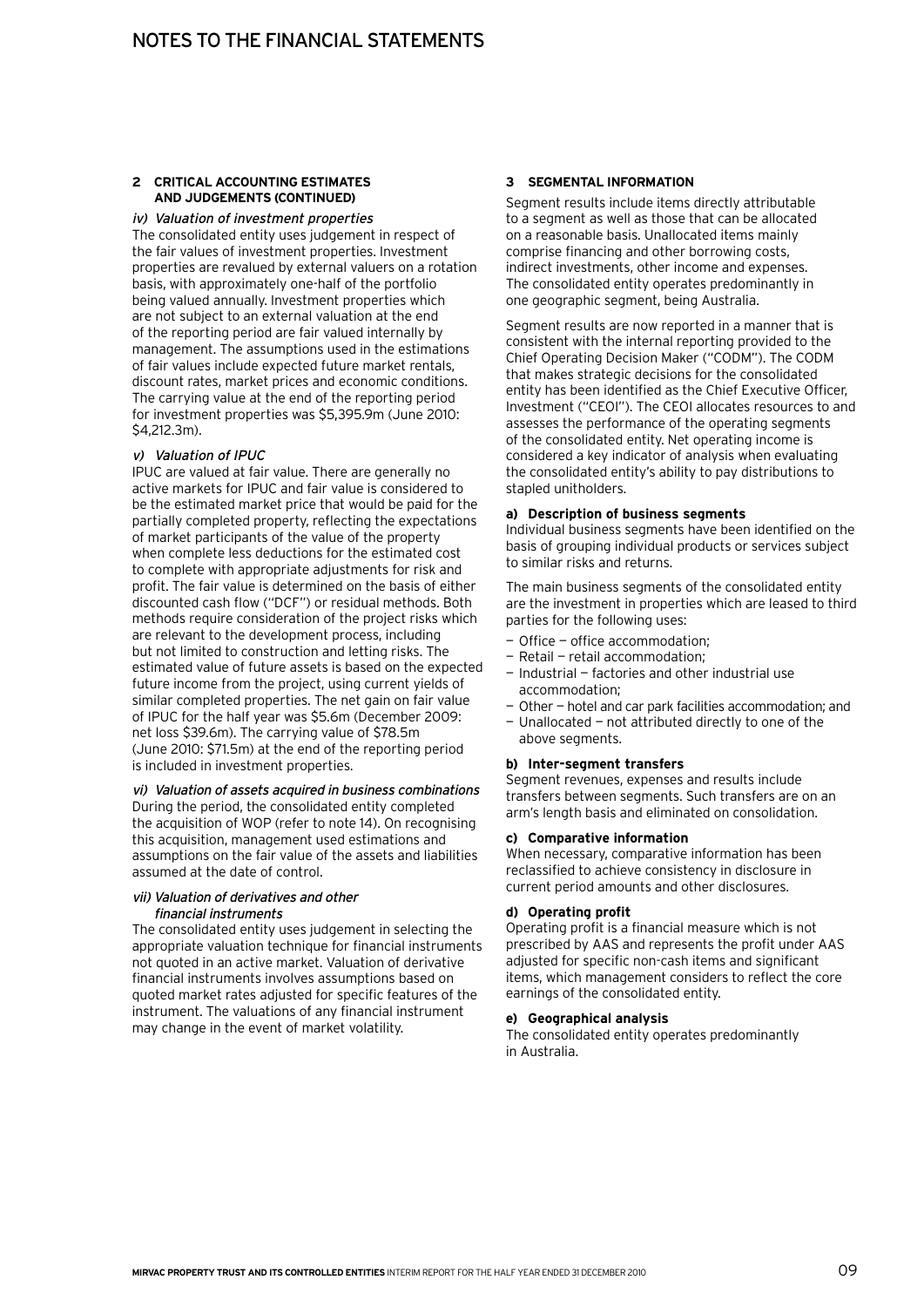#### **3 Segmental information (Continued)**

#### **f) Customer analysis**

83.9 per cent (December 2009: 65.9 per cent) of the consolidated entity's revenue is derived from government, ASX listed, national and multinational tenants. In the current period, Westpac provided 13.7 per cent and government tenants provided 10.1 per cent of the consolidated entity's revenue primarily within the office segment (December 2009: no single customer provided more than 10 per cent of the consolidated entity's revenue).

|                                                                                                               | Office | Retail | Industrial | Other | Unallocated              | <b>Total</b> |
|---------------------------------------------------------------------------------------------------------------|--------|--------|------------|-------|--------------------------|--------------|
| Half year ended 31 December 2010                                                                              | \$m    | \$m    | \$m        | \$m   | \$m                      | \$m          |
| Revenue from continuing operations                                                                            |        |        |            |       |                          |              |
| Investment properties rental revenue <sup>1</sup>                                                             | 132.2  | 96.0   | 18.2       | 5.6   |                          | 252.0        |
| Investment properties expenses                                                                                | (27.1) | (32.1) | (2.9)      | (1.4) |                          | (63.5)       |
| Net property income                                                                                           | 105.1  | 63.9   | 15.3       | 4.2   |                          | 188.5        |
| Interest revenue                                                                                              |        |        |            |       | 38.6                     | 38.6         |
| Distribution revenue                                                                                          |        |        |            |       | 0.5                      | 0.5          |
| Net loss on sale of investment properties                                                                     |        |        |            |       | (0.7)                    | (0.7)        |
| Share of net profit of associates<br>and joint ventures accounted                                             |        |        |            |       |                          |              |
| for using the equity method                                                                                   |        |        |            |       | 13.8                     | 13.8         |
| Finance costs                                                                                                 |        |        |            |       | (37.6)                   | (37.6)       |
| Other expenses                                                                                                |        |        |            |       | (4.3)                    | (4.3)        |
| Profit before income tax                                                                                      | 105.1  | 63.9   | 15.3       | 4.2   | 10.3                     | 198.8        |
| Income tax expense                                                                                            |        |        |            |       | (0.3)                    | (0.3)        |
| Operating profit (profit before specific                                                                      |        |        |            |       |                          |              |
| non-cash items and significant items)                                                                         | 105.1  | 63.9   | 15.3       | 4.2   | 10.0                     | 198.5        |
| Specific non-cash items                                                                                       |        |        |            |       |                          |              |
| Net gain on fair value of                                                                                     |        |        |            |       |                          |              |
| investment properties                                                                                         | 66.1   | 6.7    | 1.2        | 4.2   |                          | 78.2         |
| Net gain on fair value of IPUC                                                                                | (0.9)  | 6.0    | 0.5        |       |                          | 5.6          |
| Net loss on fair value of derivative<br>financial instruments and associated                                  |        |        |            |       |                          |              |
| foreign exchange movements                                                                                    |        |        |            |       | 14.8                     | 14.8         |
| Straight-lining of lease revenue                                                                              | 7.1    |        | 0.5        |       |                          | 7.6          |
| Amortisation of lease incentives                                                                              | (4.3)  | (1.0)  | (0.1)      |       |                          | (5.4)        |
| Net loss on fair value of investment<br>properties, derivatives and other<br>specific non-cash items included |        |        |            |       |                          |              |
| in share of net profit of associates                                                                          |        |        |            |       | 1.5                      | 1.5          |
| <b>Significant items</b>                                                                                      |        |        |            |       |                          |              |
| Impairment of goodwill                                                                                        |        | (7.1)  |            |       |                          | (7.1)        |
| Business combination transaction costs                                                                        | (15.0) |        | (1.8)      |       | $\overline{\phantom{0}}$ | (16.8)       |
| Profit attributable to the stapled<br>unitholders of MPT                                                      | 158.1  | 68.5   | 15.6       | 8.4   | 26.3                     | 276.9        |

1) Investment properties rental revenue reconciles to that in the statement of comprehensive income after adjusting for straight-lining of lease revenue.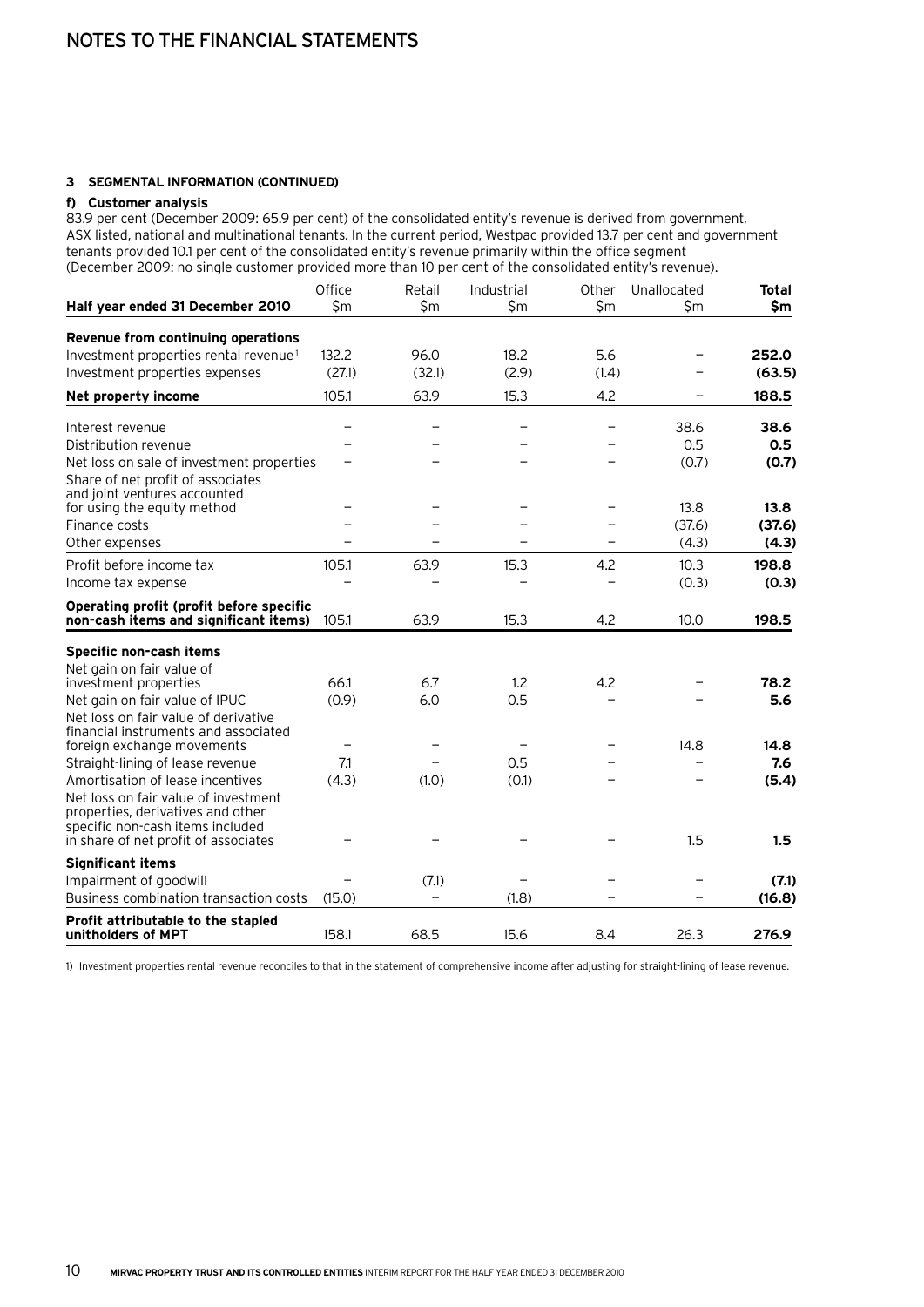# Notes to the financial statements

#### **3 Segmental information (Continued)**

| Half year ended 31 December 2009                                                                                                                                            | Office<br>\$m            | Retail<br>\$m | Industrial<br>\$m        | Other<br>\$m | Unallocated<br>\$m       | Total<br>\$m    |
|-----------------------------------------------------------------------------------------------------------------------------------------------------------------------------|--------------------------|---------------|--------------------------|--------------|--------------------------|-----------------|
| Revenue from continuing operations                                                                                                                                          |                          |               |                          |              |                          |                 |
| Investment properties rental revenue <sup>1</sup>                                                                                                                           | 70.7                     | 83.8          | 13.0                     | 5.8          |                          | 173.3           |
| Investment properties expenses                                                                                                                                              | (17.5)                   | (29.0)        | (2.6)                    | (1.3)        |                          | (50.4)          |
| Net property income                                                                                                                                                         | 53.2                     | 54.8          | 10.4                     | 4.5          | $\overline{\phantom{0}}$ | 122.9           |
| Interest revenue                                                                                                                                                            |                          |               | $\overline{\phantom{0}}$ | —            | 41.6                     | 41.6            |
| Distribution revenue                                                                                                                                                        |                          |               |                          |              | 0.8                      | 0.8             |
| Other revenue                                                                                                                                                               |                          |               |                          |              | 0.9                      | 0.9             |
| Share of net profit of associates<br>and joint ventures accounted                                                                                                           |                          |               |                          |              |                          |                 |
| for using the equity method                                                                                                                                                 | -                        |               |                          | -            | 9.5                      | 9.5             |
| Finance costs                                                                                                                                                               |                          |               |                          |              | (22.0)<br>(2.6)          | (22.0)<br>(2.6) |
| Other expenses                                                                                                                                                              |                          |               |                          |              |                          |                 |
| Profit before income tax                                                                                                                                                    | 53.2                     | 54.8          | 10.4                     | 4.5          | 28.2                     | 151.1           |
| Profit attributable to NCI                                                                                                                                                  | $\overline{\phantom{0}}$ |               |                          | $\equiv$     | (1.4)                    | (1.4)           |
| Income tax expense                                                                                                                                                          |                          |               |                          |              | (0.3)                    | (0.3)           |
| Operating profit (profit before specific<br>non-cash items and significant items)                                                                                           | 53.2                     | 54.8          | 10.4                     | 4.5          | 26.5                     | 149.4           |
| Specific non-cash items                                                                                                                                                     |                          |               |                          |              |                          |                 |
| Net loss on fair value of                                                                                                                                                   |                          |               |                          |              |                          |                 |
| investment properties                                                                                                                                                       | (34.5)                   | (46.2)        | (20.0)                   | (12.1)       |                          | (112.8)         |
| Net loss on fair value of IPUC                                                                                                                                              | (35.8)                   | (3.8)         |                          |              |                          | (39.6)          |
| Net gain on fair value of<br>financial instruments                                                                                                                          | $\overline{\phantom{0}}$ |               | -                        |              | 0.9                      | 0.9             |
| Straight-lining of lease revenue                                                                                                                                            | 0.3                      |               |                          |              |                          | 0.3             |
| Amortisation of lease incentives                                                                                                                                            | (4.2)                    | (0.8)         | (0.1)                    |              |                          | (5.1)           |
| Net loss on fair value of investment<br>properties, derivatives and other<br>specific non-cash items included<br>in share of net profit of associates<br>and joint ventures |                          |               |                          |              | (8.3)                    | (8.3)           |
| Significant items                                                                                                                                                           |                          |               |                          |              |                          |                 |
| Net gain on sale of investment properties                                                                                                                                   |                          |               |                          |              | 0.3                      | 0.3             |
| Net gain on sale of non-aligned assets                                                                                                                                      |                          |               |                          |              | 0.5                      | 0.5             |
| Discount on business combination                                                                                                                                            | 39.6                     | 50.9          | 29.3                     |              |                          | 119.8           |
| Net gain on remeasurement<br>of equity interest                                                                                                                             | 8.3                      | 10.7          | 6.3                      |              |                          | 25.3            |
| Business combination transactions costs                                                                                                                                     | (7.3)                    | (9.3)         | (5.4)                    |              |                          | (22.0)          |
| Profit/(loss) attributable to the<br>stapled unitholders of MPT                                                                                                             | 19.6                     | 56.3          | 20.5                     | (7.6)        | 19.9                     | 108.7           |

1) Investment properties rental revenue reconciles to that in the statement of comprehensive income after adjusting for straight-lining of lease revenue.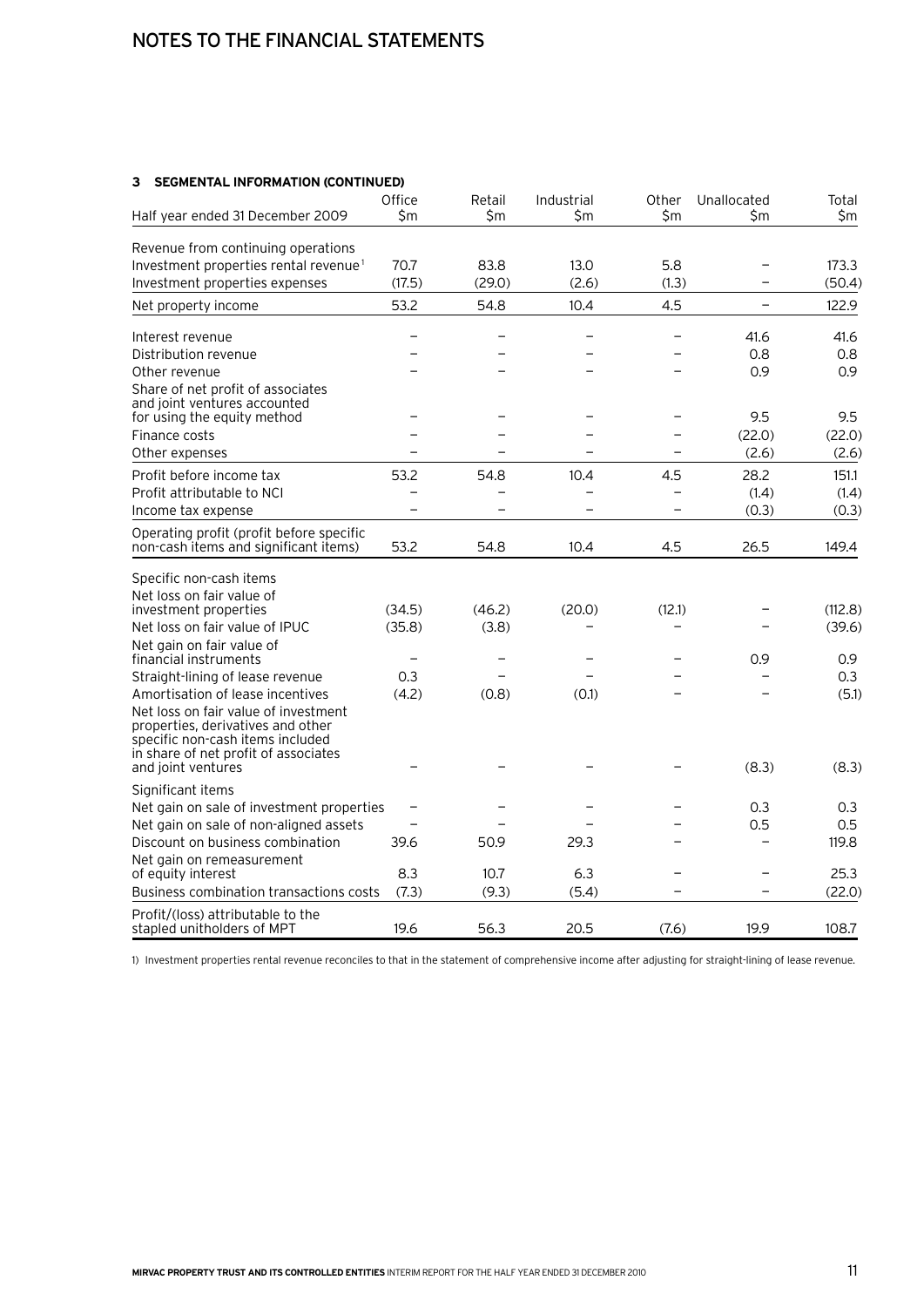#### **3 Segmental information (Continued)**

|                                                                        | Office        | Retail        | Industrial        | Other        | Unallocated        | Total        |
|------------------------------------------------------------------------|---------------|---------------|-------------------|--------------|--------------------|--------------|
| 31 December 2010                                                       | \$m           | \$m           | \$m               | \$m          | \$m                | \$m          |
| Segment assets                                                         | 3.243.3       | 1,686.9       | 372.9             | 92.7         | 1,514.8            | 6,910.6      |
| Segment liabilities                                                    | 11.0          | 12.3          | 6.0               |              | 1,514.1            | 1,543.4      |
| Investments accounted for using<br>the equity method                   |               |               |                   |              | 213.2              | 213.2        |
| Acquisitions of investment properties<br>including capital expenditure | 1,083.9       | 7.3           | 121.5             | 0.2          |                    | 1,212.9      |
| Amortisation expense                                                   | 5.6           | 1.9           | 0.3               |              |                    | 7.8          |
| 31 December 2009                                                       | Office<br>\$m | Retail<br>\$m | Industrial<br>\$m | Other<br>\$m | Unallocated<br>\$m | Total<br>\$m |
|                                                                        |               |               |                   |              |                    |              |
| Segment assets                                                         | 1.732.8       | 1.769.3       | 417.9             | 88.0         | 1.313.3            | 5,321.3      |
| Segment liabilities                                                    | 1.8           | 22.0          |                   |              | 743.7              | 767.5        |
| Investments accounted for using<br>the equity method                   |               |               |                   |              | 211.2              | 211.2        |
| Acquisitions of investment properties<br>including capital expenditure | 268.4         | 310.4         | 173.0             |              |                    | 751.8        |
| Amortisation expense                                                   | 5.2           | 1.3           | 0.2               |              |                    | 6.7          |

#### **4 Earnings per unit**

|                                                                                                                                         |                              | Consolidated                 |
|-----------------------------------------------------------------------------------------------------------------------------------------|------------------------------|------------------------------|
|                                                                                                                                         | 31 December<br>2010<br>Cents | 31 December<br>2009<br>Cents |
| Earnings per unit                                                                                                                       |                              |                              |
| Basic earnings per unit                                                                                                                 | 8.20                         | 3.85                         |
| Diluted earnings per unit <sup>1</sup>                                                                                                  | 8.17                         | 3.83                         |
|                                                                                                                                         | \$m                          | \$m                          |
| Basic and diluted earnings per unit<br>Profit attributable to the stapled unitholders of MPT used in calculating earnings per unit      | 276.9                        | 108.7                        |
|                                                                                                                                         |                              |                              |
| Weighted average number of units used as denominator 1                                                                                  | <b>Number</b><br>m           | <b>Number</b><br>m           |
| Weighted average number of units used in calculating basic earnings per unit<br>Adjustment for calculation of diluted earnings per unit | 3,376.6                      | 2,820.8                      |
| Units issued under EIS                                                                                                                  | 11.5                         | 15.7                         |
| Weighted average number of units used in calculating diluted earnings per unit                                                          | 3,388.1                      | 2,836.5                      |

1) Diluted units do not include the options and rights issued under the previous LTI plan as the exercise of these equity instruments is contingent on conditions during the vesting period.

#### **5 Finance costs**

|                                                                             | Consolidated              |  |  |
|-----------------------------------------------------------------------------|---------------------------|--|--|
| 31 December<br>2010<br>Sm                                                   | 31 December<br>2009<br>Sm |  |  |
| Interest and finance charges paid/payable, net of provision release<br>36.9 | 20.7                      |  |  |
| Borrowing costs amortised<br>0.7                                            | 1.3                       |  |  |
| Total finance costs<br>37.6                                                 | 22.0                      |  |  |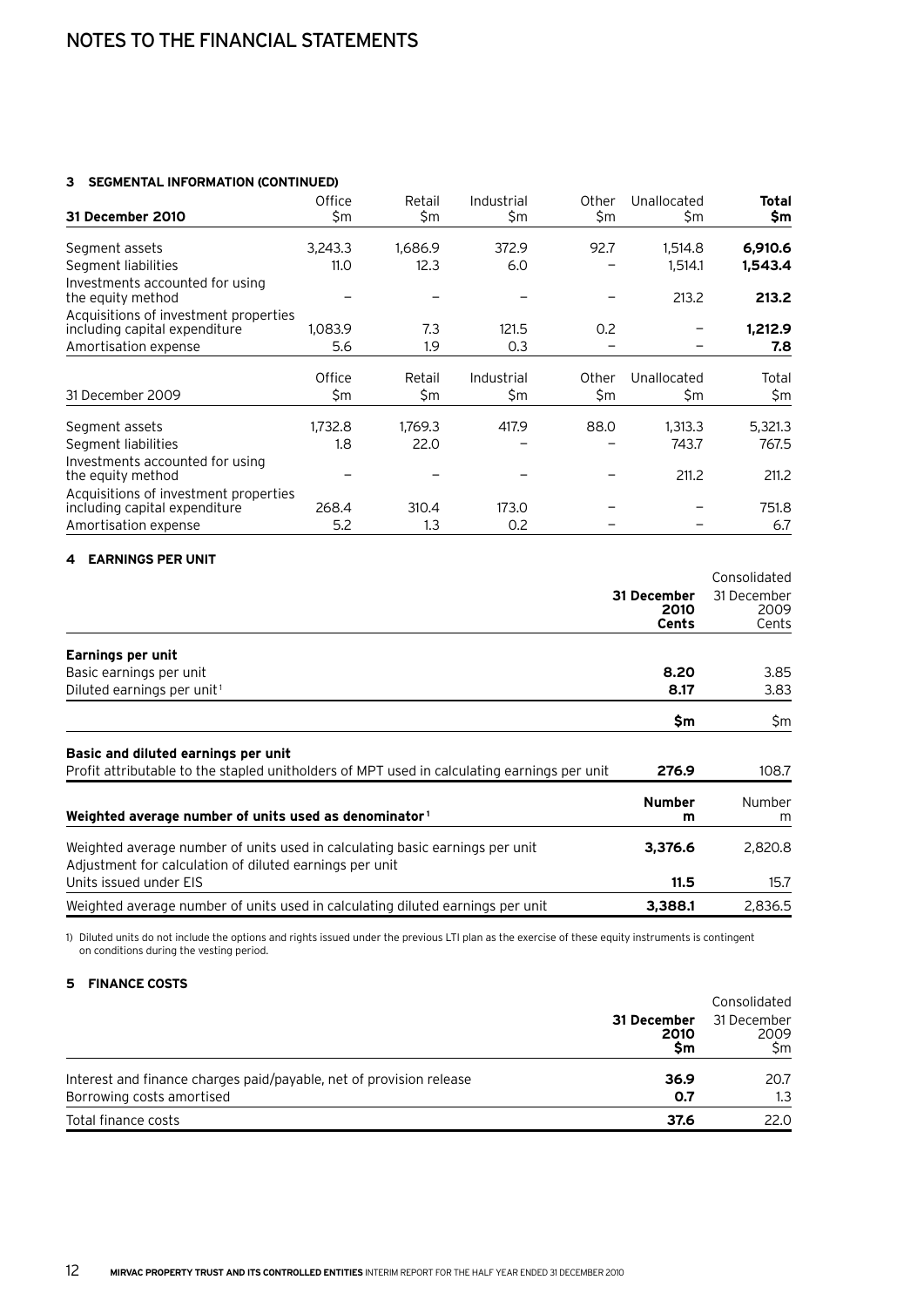#### **6 Investment properties**

|                                                                      |                                        |            | Book value               | Capitalisation rate                  |                          | Discount rate       |                          |                                      | Last                     |
|----------------------------------------------------------------------|----------------------------------------|------------|--------------------------|--------------------------------------|--------------------------|---------------------|--------------------------|--------------------------------------|--------------------------|
|                                                                      |                                        | 31 Dec     | 30 Jun                   | 31 Dec<br>2010                       | 30 Jun                   | 31 Dec              | 30 Jun                   |                                      | Date of external         |
|                                                                      | Date of<br>acquisition                 | 2010<br>Sm | 2010<br>\$m              | %                                    | 2010<br>%                | 2010<br>%           | 2010<br>%                | last external valuation<br>valuation | \$m                      |
| 1 Castlereagh Street, Sydney NSW                                     | December 1998                          | 72.5       | 68.0                     | 7.50                                 | 7.65                     | 9.50                | 9.50                     | June 2010                            | 68.0                     |
| 1 Darling Island, Pyrmont, NSW                                       | April 2004                             | 175.0      | 163.0                    | 7.00                                 | 7.25                     | 9.25                | 9.25                     | December 2010                        | 175.0                    |
| 1 Hugh Cairns Avenue, Bedford Park SA <sup>1,4</sup>                 | August 2010                            | 17.8       | $\overline{\phantom{m}}$ | 9.00                                 | $\overline{\phantom{0}}$ | 10.50               | $\overline{\phantom{m}}$ | $\overline{\phantom{0}}$             | $\overline{\phantom{0}}$ |
| 1 Woolworths Way NSO, Bella Vista NSW 1,4                            | August 2010                            | 250.0      | $\overline{\phantom{0}}$ | 7.75                                 | $\qquad \qquad -$        | 9.00                | $\overline{\phantom{0}}$ |                                      |                          |
| 10 Julius Avenue, North Ryde NSW <sup>4</sup>                        | December 2009                          | 52.7       | 53.8                     | 8.25                                 | 8.25                     | 9.75                | 9.75                     |                                      |                          |
| 101-103 Miller Street & Greenwood Plaza,                             |                                        |            |                          |                                      |                          |                     |                          |                                      |                          |
| North Sydney NSW (50% interest)<br>10-20 Bond Street, Sydney NSW     | June 1994                              | 238.5      | 242.2                    | 6.75-7.00                            |                          | 6.75-7.00 9.00-9.25 | $9.00 - 9.50$            | December 2010                        | 238.5                    |
| $(50\%$ interest) <sup>4</sup>                                       | December 2009                          | 107.7      | 92.3                     | 7.50                                 | 7.50                     | 9.25                | 9.25                     | December 2009                        | 85.0                     |
| 12 Cribb Street, Milton QLD <sup>4</sup>                             | December 2009                          | 12.6       | 13.3                     | 9.25                                 | 9.00                     | 10.25               | 10.25                    | December 2009                        | 13.3                     |
| 12 Julius Avenue, North Ryde NSW <sup>4</sup>                        | December 2009                          | 22.8       | 24.2                     | 8.50                                 | 8.50                     | 9.50                | 9.75                     |                                      |                          |
| 1-47 Percival Road, Smithfield NSW                                   | November 2002                          | 27.5       | 27.5                     | 8.25                                 | 8.25                     | 9.75                | 9.75                     | March 2010                           | 27.5                     |
| 189 Grey Street, Southbank QLD                                       | April 2004                             | 67.5       | 65.0                     | 7.75                                 | 7.75                     | 9.25                | 9.25                     | June 2010                            | 65.0                     |
| 19 Corporate Drive, Cannon Hill QLD <sup>1,4</sup>                   | August 2010                            | 23.0       | $\qquad \qquad -$        | 9.00                                 | $\overline{\phantom{0}}$ | 10.00               |                          |                                      |                          |
| 190 George Street, Sydney NSW                                        | August 2003                            | 36.8       | 36.7                     | 8.75                                 | 8.50                     | 9.50                | 9.25                     | December 2009                        | 36.7                     |
|                                                                      |                                        |            |                          |                                      |                          |                     |                          |                                      |                          |
| 1900-2060 Pratt Boulevard,<br>Chicago Illinois USA                   | December 2007                          | 30.8       | 30.8                     | 8.00                                 | 8.00                     | 10.00               | 10.50                    | December 2009                        | 33.6                     |
| 191-197 Salmon Street, Port Melbourne VIC                            | <b>July 2003</b>                       | 102.3      | 100.0                    | 7.75                                 | 8.00                     | 9.25                | 9.50                     | June 2010                            | 100.0                    |
| 200 George Street, Sydney NSW                                        | October 2001                           | 24.8       | 24.8                     | 8.25                                 | 8.25                     | 9.50                | 9.25                     | December 2009                        | 24.8                     |
| 271 Lane Cove Road, North Ryde NSW                                   |                                        | 32.5       | 33.0                     | 8.00                                 | 8.00                     | 9.50                | 9.50                     | June 2010                            | 33.0                     |
|                                                                      | April 2000                             |            | $\overline{\phantom{0}}$ |                                      |                          |                     |                          |                                      |                          |
| 275 Kent Street, Sydney NSW <sup>1,4</sup>                           | August 2010                            | 745.0      |                          | 6.75                                 |                          | 8.75                | $\overline{\phantom{a}}$ | December 2010                        | 745.0                    |
| 3 Rider Boulevard, Rhodes NSW <sup>4</sup>                           | December 2009                          | 76.3       | 73.0                     | 7.75                                 | 8.00                     | 9.25                | 9.25                     |                                      |                          |
| 32 Sargents Road, Minchinbury NSW <sup>4</sup>                       | December 2009                          | 24.3       | 24.1                     | 8.75                                 | 8.75                     | 9.00                | 9.25<br>$\equiv$         |                                      |                          |
| 33 Corporate Drive, Cannon Hill QLD <sup>1,4</sup>                   | August 2010                            | 17.8       | $\equiv$                 | 8.75                                 | $\equiv$                 | 9.25                |                          |                                      | $\overline{\phantom{0}}$ |
| 340 Adelaide Street, Brisbane QLD <sup>4</sup>                       | December 2009                          | 56.0       | 67.0                     | 9.00                                 | 9.00                     | 10.00               | 9.50                     | December 2010                        | 56.0                     |
| 38 Sydney Avenue, Forrest ACT                                        | June 1996                              | 35.0       | 37.5                     | 8.50                                 | 8.75                     | 9.50                | 9.25                     | December 2010                        | 35.0                     |
| 40 Miller Street, North Sydney NSW                                   | March 1998                             | 97.2       | 93.5                     | 7.25                                 | 7.50                     | 9.25                | 9.25                     | June 2010                            | 93.5                     |
| 47-67 Westgate Drive, Altona North VIC <sup>4</sup>                  | December 2009                          | 19.6       | 19.2                     | 9.50                                 | 9.50                     | 10.00               | 10.00                    | December 2009                        | 19.0                     |
| 52 Huntingwood Drive,                                                |                                        |            |                          |                                      |                          |                     |                          |                                      | $\overline{\phantom{0}}$ |
| Huntingwood NSW <sup>4</sup>                                         | December 2009                          | 22.4       | 23.0                     | 9.00                                 | 9.00                     | 9.50                | 9.50                     |                                      |                          |
| 54 Marcus Clarke Street, Canberra ACT                                | October 1987                           | 15.8       | 16.0                     | 9.50                                 | 9.50                     | 9.75                | 9.75                     | December 2010                        | 15.8                     |
| 54-60 Talavera Road, North Ryde NSW 14<br>55 Coonara Avenue,         | August 2010                            | 45.0       | $\qquad \qquad -$        | 7.50                                 |                          | 9.50                |                          | December 2010                        | 45.0                     |
| West Pennant Hills NSW 1,4                                           | August 2010                            | 99.0       | $\overline{\phantom{0}}$ | 8.50                                 | $\overline{\phantom{0}}$ | 9.50                | $\qquad \qquad -$        | December 2010                        | 99.0                     |
| 64 Biloela Street, Villawood NSW                                     | February 2004                          | 19.5       | 21.5                     | 9.50                                 | 9.50                     | 10.50               | 10.50                    | September 2009                       | 21.5                     |
| Aviation House, 16 Furzer Street, Phillip ACT                        | <b>July 2007</b>                       | 69.8       | 67.0                     | 7.50                                 | 7.75                     | 9.25                | 9.50                     | June 2010                            | 67.0                     |
| Ballina Central, Ballina NSW                                         | December 2004                          | 29.0       | 32.0                     | 8.25                                 | 8.25                     | 9.75                | 9.75                     | June 2009                            | 34.5                     |
| Bay Centre, Pirrama Road, Pyrmont NSW                                | June 2001                              | 110.0      | 97.0                     | 7.50                                 | 7.50                     | 9.25                | 9.25                     | June 2010                            | 97.0                     |
| Blacktown Megacentre, Blacktown NSW <sup>2</sup>                     | June 2002                              | -          | 26.0                     |                                      | 9.25                     | -                   | 10.00                    |                                      |                          |
| Broadway Shopping Centre,<br>Broadway NSW (50% interest)             | January 2007                           | 225.0      | 221.5                    | 6.25                                 | 6.25                     | 9.00                | 9.00                     | June 2010                            | 221.5                    |
| Cherrybrook Village Shopping Centre,<br>Cherrybrook NSW <sup>4</sup> | December 2009                          | 75.8       | 73.8                     | 7.50                                 | 7.50                     | 9.50                | 9.50                     |                                      |                          |
| City Centre Plaza, Rockhampton QLD <sup>4</sup>                      | December 2009                          | 44.0       | 44.0                     | 8.25                                 | 8.25                     | 9.75                | 9.75                     |                                      |                          |
| Como Centre, Cnr Toorak &                                            |                                        |            |                          |                                      |                          |                     |                          |                                      |                          |
| Chapel Streets, South Yarra VIC                                      | August 1998                            | 148.6      |                          | 141.5 8.25-8.75 8.25-9.00 9.25-11.00 |                          |                     | $9.25 - 11.25$           | June 2009                            | 136.8                    |
| Cooleman Court, Weston ACT <sup>4</sup>                              | December 2009                          | 44.0       | 44.0                     | 7.75                                 | 7.75                     | 9.50                | 9.50                     | June 2010                            | 44.0                     |
| Gippsland Centre, Sale VIC                                           | January 1994                           | 50.3       | 49.8                     | 8.25                                 | 8.25                     | 9.50                | 9.50                     | June 2010                            | 49.8                     |
| Hinkler Central, Bundaberg QLD                                       | August 2003                            | 88.0       | 88.0                     | 7.75                                 | 7.75                     | 9.50                | 9.50                     | March 2009                           | 84.0                     |
| John Oxley Centre,<br>339 Coronation Drive, Milton QLD               | May 2002                               | 52.3       | 59.0                     | 9.00                                 | 9.00                     | 9.50                | 9.25                     | March 2009                           | 54.0                     |
| Kawana Shoppingworld,<br>Buddina QLD                                 | December 1993 (50%)<br>June 1998 (50%) | 202.6      | 200.6                    | 6.75                                 | 6.75                     | 9.25                | 9.25                     | June 2010                            | 200.6                    |
| Lake Haven Megacentre,                                               |                                        |            |                          |                                      |                          |                     |                          |                                      |                          |
| Lake Haven NSW <sup>3</sup>                                          | January 2007                           |            | 26.5                     |                                      | 9.75                     |                     | 10.25                    |                                      |                          |
| Logan Megacentre, Logan QLD                                          | October 2005                           | 61.5       | 63.0                     | 9.25                                 | 9.25                     | 10.25               | 10.25                    | December 2010                        | 61.5                     |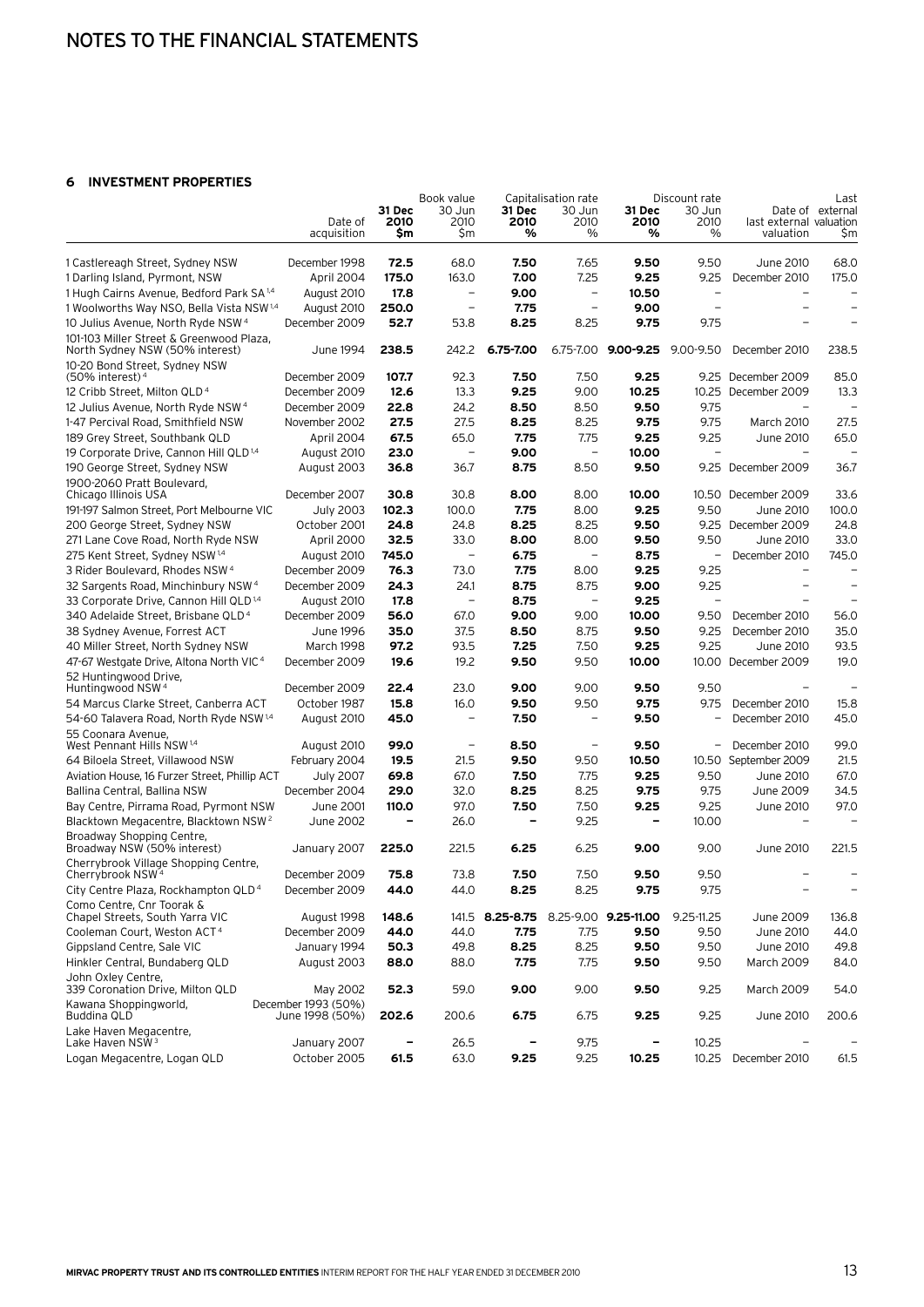#### **6 Investment properties (Continued)**

|                                                                | Date of<br>acquisition                 | 31 Dec<br>2010<br>\$m | Book value<br>30 Jun<br>2010<br>Sm | 31 Dec<br>2010<br>% | Capitalisation rate<br>30 Jun<br>2010<br>% | 31 Dec<br>2010<br>%                       | Discount rate<br>30 Jun<br>2010<br>$\%$ | last external valuation<br>valuation | Last<br>Date of external<br>\$m |
|----------------------------------------------------------------|----------------------------------------|-----------------------|------------------------------------|---------------------|--------------------------------------------|-------------------------------------------|-----------------------------------------|--------------------------------------|---------------------------------|
|                                                                |                                        |                       |                                    |                     |                                            |                                           |                                         |                                      |                                 |
| Metcentre & 60 Margaret Street,<br>Sydney NSW (50% interest)   | August 1998                            | 217.5                 | 212.0                              | 6.50-7.00           |                                            | 6.75-7.00 9.00-9.25 9.00-9.50             |                                         | December 2010                        | 217.5                           |
| Moonee Ponds Central (Stage II),<br>Moonee Ponds VIC           | February 2008                          | 39.0                  | 39.0                               | 8.50                | 8.50                                       | 9.75                                      | 9.75                                    | June 2010                            | 39.0                            |
| Moonee Ponds Central, Moonee Ponds VIC                         | May 2003                               | 23.2                  | 22.8                               | 7.75                | 7.75                                       | 9.50                                      | 9.50                                    | June 2010                            | 22.8                            |
| Morayfield Supa Centre,<br>Morayfield QLD <sup>2,4</sup>       | December 2009                          |                       | 37.5                               |                     | 9.75                                       | $\overline{\phantom{0}}$                  | 10.50                                   |                                      |                                 |
| Nexus Industry Park (Atlas),<br>Lyn Parade, Prestons NSW       | August 2004                            | 17.9                  | 17.1                               | 8.25                | 8.25                                       | 9.75                                      |                                         | 9.75 September 2009                  | 17.1                            |
| Nexus Industry Park (DeLonghi),<br>Lyn Parade, Prestons NSW    | August 2004                            | 21.8                  | 21.5                               | 8.50                | 8.75                                       | 9.50                                      |                                         | 9.50 September 2009                  | 21.5                            |
| Nexus Industry Park (HPM Legrand),<br>Lyn Parade, Prestons NSW | August 2004                            | 14.8                  | 14.8                               | 8.50                | 8.75                                       | 9.75                                      | 9.50                                    | December 2010                        | 14.8                            |
| Nexus Industry Park (NatSteel),<br>Lyn Parade, Prestons NSW    | August 2004                            | 12.3                  | 12.0                               | 8.50                | 8.75                                       | 9.25                                      | 9.50                                    | <b>March 2009</b>                    | 12.5                            |
| Orange City Centre, Orange NSW                                 | April 1993                             | 49.0                  | 49.0                               | 8.25                | 8.25                                       | 9.25                                      | 9.25                                    | June 2010                            | 49.0                            |
| Orion Springfield Town Centre,<br>Springfield QLD              | August 2002                            | 136.0                 | 143.0                              | 6.75                | 6.75                                       | 9.25                                      | 9.00                                    | December 2010                        | 136.0                           |
| Peninsula Lifestyle, Mornington VIC                            | December 2003                          | 45.0                  | 46.0                               | 9.75                | 9.25                                       | 10.25                                     | 10.00                                   | December 2010                        | 45.0                            |
| Quay West Car Park,<br>109-111 Harrington Street, Sydney NSW   | November 1989                          | 29.0                  | 28.5                               | 8.50                | 8.50                                       | 10.25                                     | 10.25                                   | June 2009                            | 37.0                            |
| Rhodes Shopping Centre,<br>Rhodes NSW (50% interest)           | January 2007                           | 102.0                 | 99.0                               | 7.00                | 7.00                                       | 9.25                                      | 9.25                                    | June 2010                            | 99.0                            |
| Riverside Quay, Southbank VIC                                  | April 2002 &<br><b>July 2003</b>       | 163.2                 | 151.2                              |                     |                                            | 7.75-8.25 8.00-8.25 9.50-10.25 9.50-10.25 |                                         | June 2010                            | 151.2                           |
| Royal Domain Centre, 380 St Kilda<br>Road, Melbourne VIC       | October 1995 (50%)<br>April 2001 (50%) | 106.6                 | 104.0                              | 8.00                | 8.25                                       | 9.00                                      | 9.25                                    | June 2009                            | 101.5                           |
| Sirius Building, 23 Furzer Street, Phillip ACT                 | February 2010                          | 233.0                 | 225.0                              | 7.25                | 7.25                                       | 9.25                                      | 9.25                                    | June 2010                            | 225.0                           |
| St George Centre, 60 Marcus<br>Clarke Street, Canberra ACT     | September 1989                         | 51.5                  | 51.5                               | 8.75                | 8.50                                       | 9.00                                      | 9.00                                    | June 2009                            | 52.0                            |
| St Marys Village Centre, St Marys NSW                          | January 2003                           | 43.0                  | 42.3                               | 7.75                | 7.75                                       | 9.50                                      | 9.25                                    | December 2010                        | 43.0                            |
| Stanhope Village, Stanhope Gardens NSW                         | November 2003                          | 62.0                  | 59.0                               | 7.75                | 7.75                                       | 9.25                                      | 9.25                                    | June 2010                            | 59.0                            |
| Taree City Centre, Taree NSW <sup>4</sup>                      | December 2009                          | 55.0                  | 55.5                               | 8.00                | 8.00                                       | 9.50                                      | 9.50                                    |                                      |                                 |
| Waverley Gardens Shopping Centre,<br>Mulgrave VIC              | November 2002                          | 127.0                 | 127.0                              | 7.75                | 7.75                                       | 9.25                                      | 9.25                                    | June 2010                            | 127.0                           |
| <b>Total investment properties</b>                             |                                        | 5,317.4               | 4,140.8                            |                     |                                            |                                           |                                         |                                      |                                 |
| <b>IPUC</b>                                                    |                                        |                       |                                    |                     |                                            |                                           |                                         |                                      |                                 |
| 4 Dalley Street & Laneway, Sydney NSW                          | March 2004                             |                       | $\overline{\phantom{0}}$           | 6.75                | 6.75                                       | 9.25                                      | 9.25                                    | December 2009                        |                                 |
| 8 Chifley Square, Sydney NSW 4,5                               | October 2009                           | 36.5                  | 30.0                               | 6.50                | 8.25                                       | 9.25                                      | 10.00                                   | December 2010                        | 36.5                            |
| Network, Old Wallgrove Road.<br>Eastern Creek NSW <sup>2</sup> | December 2002                          | -                     | 6.0                                |                     |                                            | -                                         |                                         |                                      |                                 |
| Nexus Industry Park (Building 5),<br>Lyn Parade, Prestons NSW  | August 2004                            | 9.0                   | 8.5                                | 7.88                | 8.25                                       | 9.50                                      | 9.75                                    | December 2010                        | 9.0                             |
| Orion Springfield Land, Springfield QLD                        | August 2002                            | 33.0                  | 27.0                               | 6.50-9.25           |                                            | 6.25-9.00 9.25-10.75                      | 9.00                                    | December 2010                        | 33.0                            |
| <b>Total IPUC</b>                                              |                                        | 78.5                  | 71.5                               |                     |                                            |                                           |                                         |                                      |                                 |
|                                                                |                                        |                       |                                    |                     |                                            |                                           |                                         |                                      |                                 |
| Total investment properties and IPUC                           |                                        | 5,395.9               | 4,212.3                            |                     |                                            |                                           |                                         |                                      |                                 |

1) Investment properties acquired through business combination during the period.

2) Investment properties disposed of during the period.

3) Investment properties classified as assets held for sale during the period.

4) Date of acquisition represents business combination acquisition date.

5) The property was reclassified from investment properties to IPUC at 31 December 2010.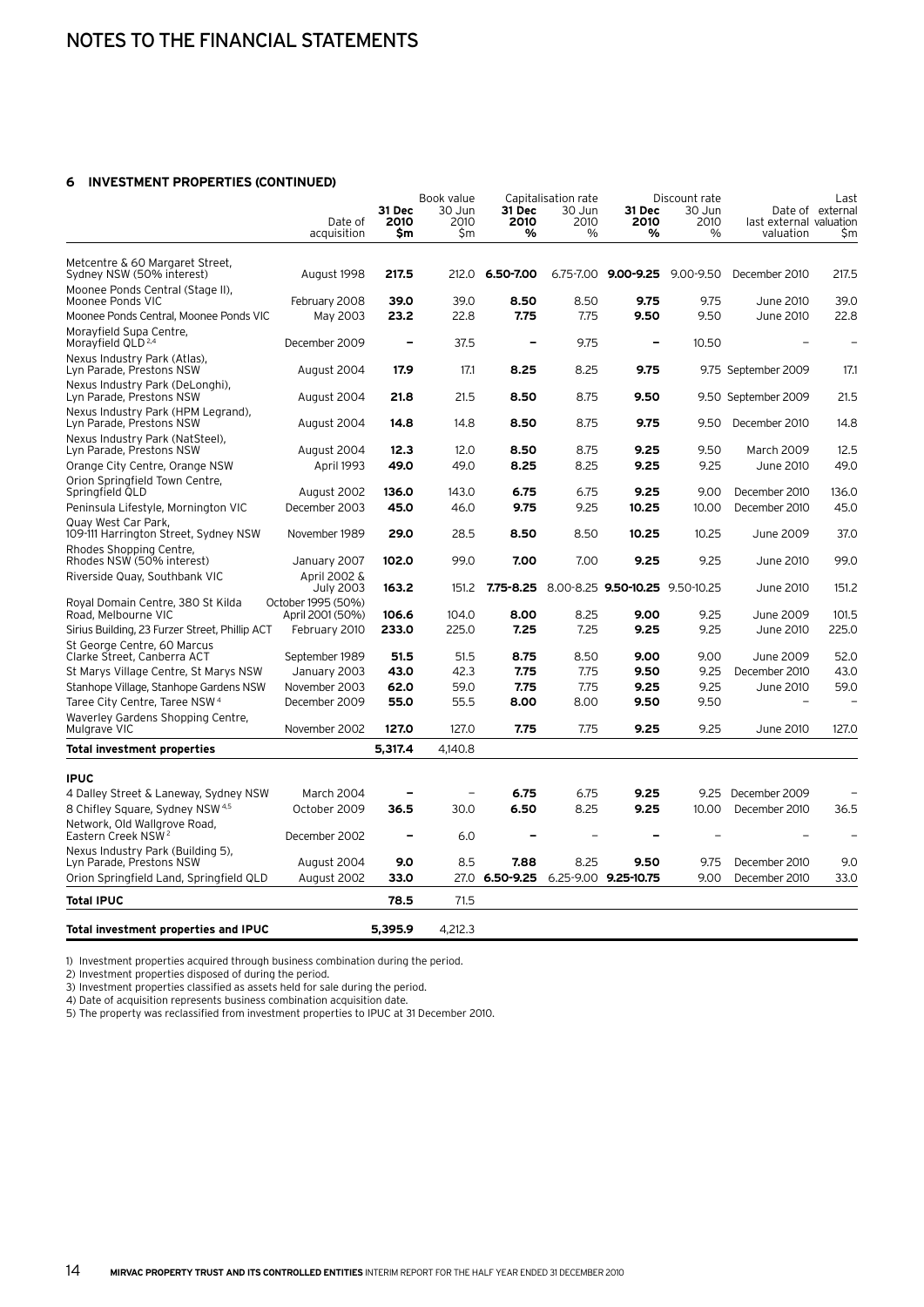#### **6 Investment properties (continued)**

#### **a) Reconciliation of carrying amounts of investment properties <sup>1</sup>**

| a) Thesententation of earlying anivality of infectinging properties |                           | Consolidated           |
|---------------------------------------------------------------------|---------------------------|------------------------|
| At fair value                                                       | 31 December<br>2010<br>Sm | 30 June<br>2010<br>\$m |
| Balance 1 July                                                      | 4.212.3                   | 3,279.5                |
| Additions                                                           | 60.3                      | 287.4                  |
| Additions resulting from business combination                       | 1.152.7                   | 822.2                  |
| <b>Disposals</b>                                                    | (69.9)                    | (145.9)                |
| Net gain/(loss) on fair value                                       | 83.8                      | (35.6)                 |
| Net loss from foreign currency translation                          | (5.0)                     | (2.0)                  |
| Transfers to assets classified as held for sale                     | (27.8)                    | (53.7)                 |
| Transfers from property, plant and equipment                        |                           | 79.5                   |
| Amortisation of fit out costs, leasing costs and lease incentive    | (10.5)                    | (19.1)                 |
| <b>Balance 31 December/30 June</b>                                  | 5,395.9                   | 4.212.3                |

1) Comparatives are for the year ended 30 June 2010.

#### **b) Amounts recognised in profit or loss for investment properties**

|                                      |                           | Consolidated              |
|--------------------------------------|---------------------------|---------------------------|
|                                      | 31 December<br>2010<br>Sm | 31 December<br>2009<br>Sm |
| Investment properties rental revenue | 259.6                     | 173.6                     |
| Investment properties expenses       | (61.1)                    | (48.8)                    |
|                                      | 198.5                     | 124.8                     |

#### **c) Valuation basis**

#### i) Investment properties

Investment properties are carried at fair value. Valuation methods used to determine the fair value include market sales comparison, DCF and capitalisation rate ("cap rate"). The fair value for a property may be determined by using a combination of these and other valuation methods.

Market sales comparison: The sales comparison approach utilises recent sales of comparable properties, adjusted for any differences including the nature, location and lease profile, to indicate the fair value of a property. Where there is a lack of recent sales, activity adjustments are made from previous comparable sales to reflect changes in economic conditions.

DCF: DCF projections derived from contracted rents, market rents, operating costs, lease incentives, lease fees, capital expenditure and future income on vacant space are discounted at a rate to arrive at a value. The discount rate is a market assessment of the risk associated with the cash flows, and the nature, location and tenancy profile of the property relative to returns from alternative investments, CPI rates and liquidity risk. It is assumed that the property is sold at the end of the investment period at a terminal value. The terminal value is determined by using an appropriate terminal cap rate. The consolidated entity's terminal cap rates are in the range of an additional nil to 75 basis points above the respective property's cap rate.

Cap rate: An assessment is made of fully leased net income based on contracted rents, market rents, operating costs and future income on vacant space. The adopted fully leased net income is capitalised in perpetuity from the valuation date at an appropriate cap rate. The cap rate reflects the nature, location and tenancy profile of the property together with current market investment criteria, as evidenced by current sales evidence. Various adjustments including incentives, capital expenditure, and reversions to market rent are made to arrive at the property value.

#### $ii)$  IPUC

There are generally no active markets for IPUC; therefore, a lack of comparable transactions of IPUC usually requires the use of estimation models. The two main estimation models used to value IPUC are residual and DCF valuations. The residual method of determining the value of a property uses the estimated total cost of the development, including construction and associated expenditures, finance costs, and an allowance for developer's risk and profit which, is deducted from the end value of the completed project. The resultant figure is then adjusted back to the date of valuation to give the residual value.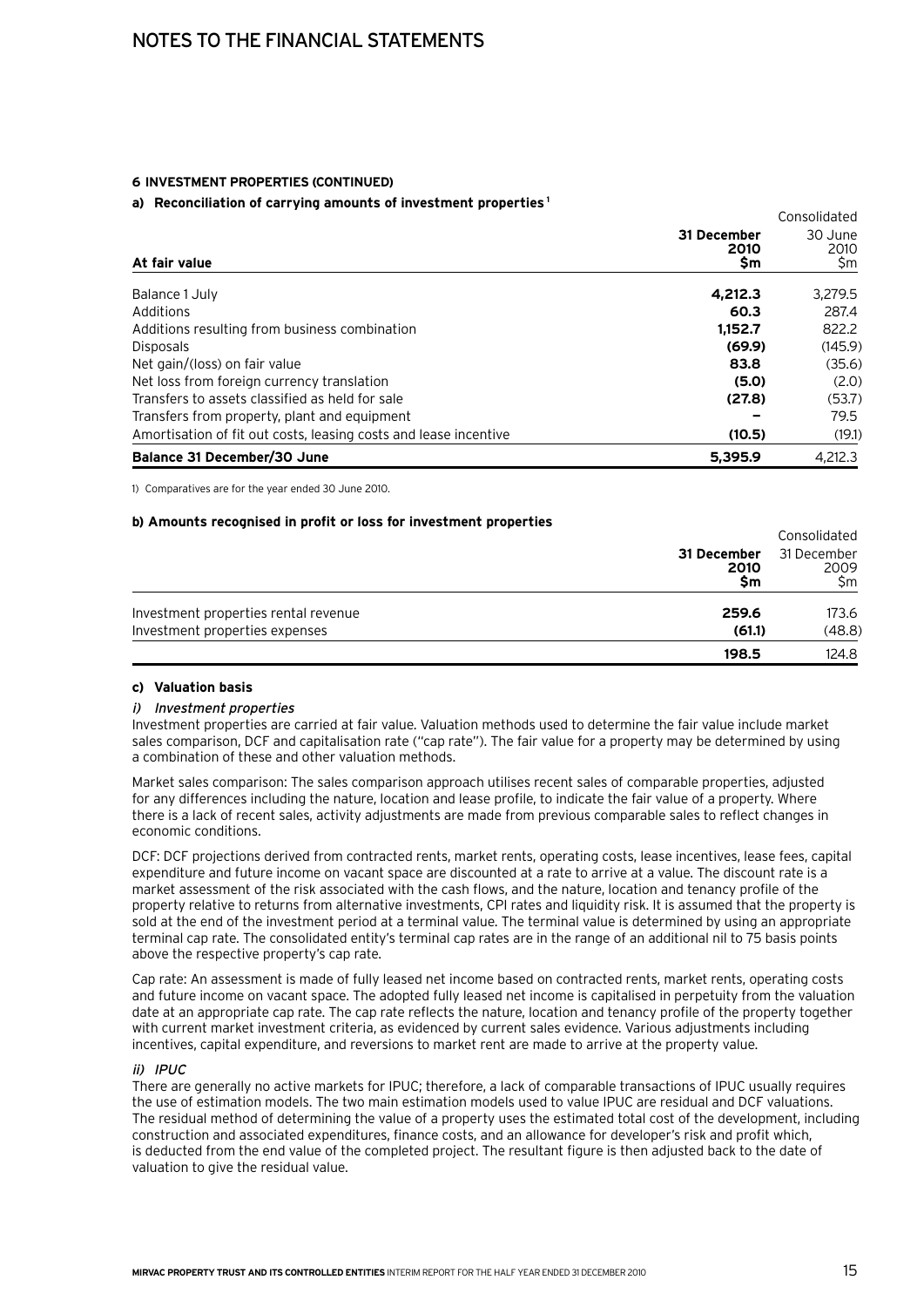## Notes to the financial statements

#### **6 Investment properties (continued)**

#### **d) Property portfolio**

The consolidated entity's property portfolio is made up as follows:

|                                                           |                           | Consolidated           |  |
|-----------------------------------------------------------|---------------------------|------------------------|--|
|                                                           | 31 December<br>2010<br>Sm | 30 June<br>2010<br>Sm. |  |
| Investment properties per statement of financial position | 5,395.9                   | 4.212.3                |  |
| Properties classified as assets held for sale<br>31.2     | 53.7                      |                        |  |
|                                                           | 5.427.1                   | 4.266.0                |  |

#### **7 Intangible assets**

|                                                         | Consolidated           |  |
|---------------------------------------------------------|------------------------|--|
| 31 December<br>2010<br>Sm                               | 30 June<br>2010<br>\$m |  |
| Balance 1 July<br>49.9                                  | 49.9                   |  |
| Acquisition of controlled entities <sup>1</sup><br>26.7 |                        |  |
| Impairment<br>(7.1)                                     |                        |  |
| Balance 31 December/30 June<br>69.5                     | 49.9                   |  |

1) Acquisition of WOP \$25.5m (refer to note 14a)i)) and acquisition of remaining interest in North Ryde Office Trust ("NROT") \$1.2m (refer note 14a) vii)).

#### **a) Allocation of goodwill by business segments**

A segment level summary of the goodwill allocations is presented below:

|                                 | Office<br>\$m | Retail<br>Sm | Industrial<br>\$m | Other<br>Sm              | Unallocated<br>\$m | Total<br>\$m |
|---------------------------------|---------------|--------------|-------------------|--------------------------|--------------------|--------------|
| Goodwill                        | 44.5          |              | 7.6               |                          | 17.4               | 69.5         |
| <b>Balance 31 December 2010</b> | 44.5          |              | 7.6               |                          | 17.4               | 69.5         |
| Goodwill                        | 20.6          | 7.1          | 4.8               | $\overline{\phantom{0}}$ | 17.4               | 49.9         |
| Balance 30 June 2010            | 20.6          |              | 4.8               |                          | 17.4               | 49.9         |

#### **b) Key assumptions used for value in use calculations**

Goodwill is allocated to the consolidated entity's CGUs identified according to business segments.

The recoverable amount of CGUs is determined using the higher of fair value less cost to sell, and its value in use. The value in use calculation is based on financial forecasts approved by management. For each business segment CGU, no forecast growth rate is assumed as the value in use calculations are based on forecast cash flows from existing investment properties and other investments. The discount rates used are post-tax and reflect specific risks relating to the relevant segments.

| <b>CGU</b> | Growth rate <sup>1</sup><br>31 December<br>2010<br>% | <b>Discount rate</b><br>31 December<br>2010<br>% | 30 June<br>2010<br>$\%$ | Growth rate <sup>1</sup> Discount rate<br>30 June<br>2010<br>$\%$ |
|------------|------------------------------------------------------|--------------------------------------------------|-------------------------|-------------------------------------------------------------------|
| Office     |                                                      | 10                                               |                         | 10                                                                |
| Retail     | $\overline{\phantom{0}}$                             | 10                                               |                         | 10                                                                |
| Industrial | $\overline{\phantom{0}}$                             | 10                                               |                         | 10                                                                |
| Other      | $\overline{\phantom{a}}$                             | 10                                               |                         | 10                                                                |

1) The value in use calculation is based on financial budgets and forecasts approved by management. No forecast growth rate is assumed as the value in use calculations are based on forecast cash flows from existing investment properties.

The recoverable amount of goodwill exceeds the carrying value at 31 December 2010. Management considers that for the carrying value to exceed the recoverable amount, there would have to be unreasonable changes to key assumptions. Management considers the chances of these changes occurring as unlikely.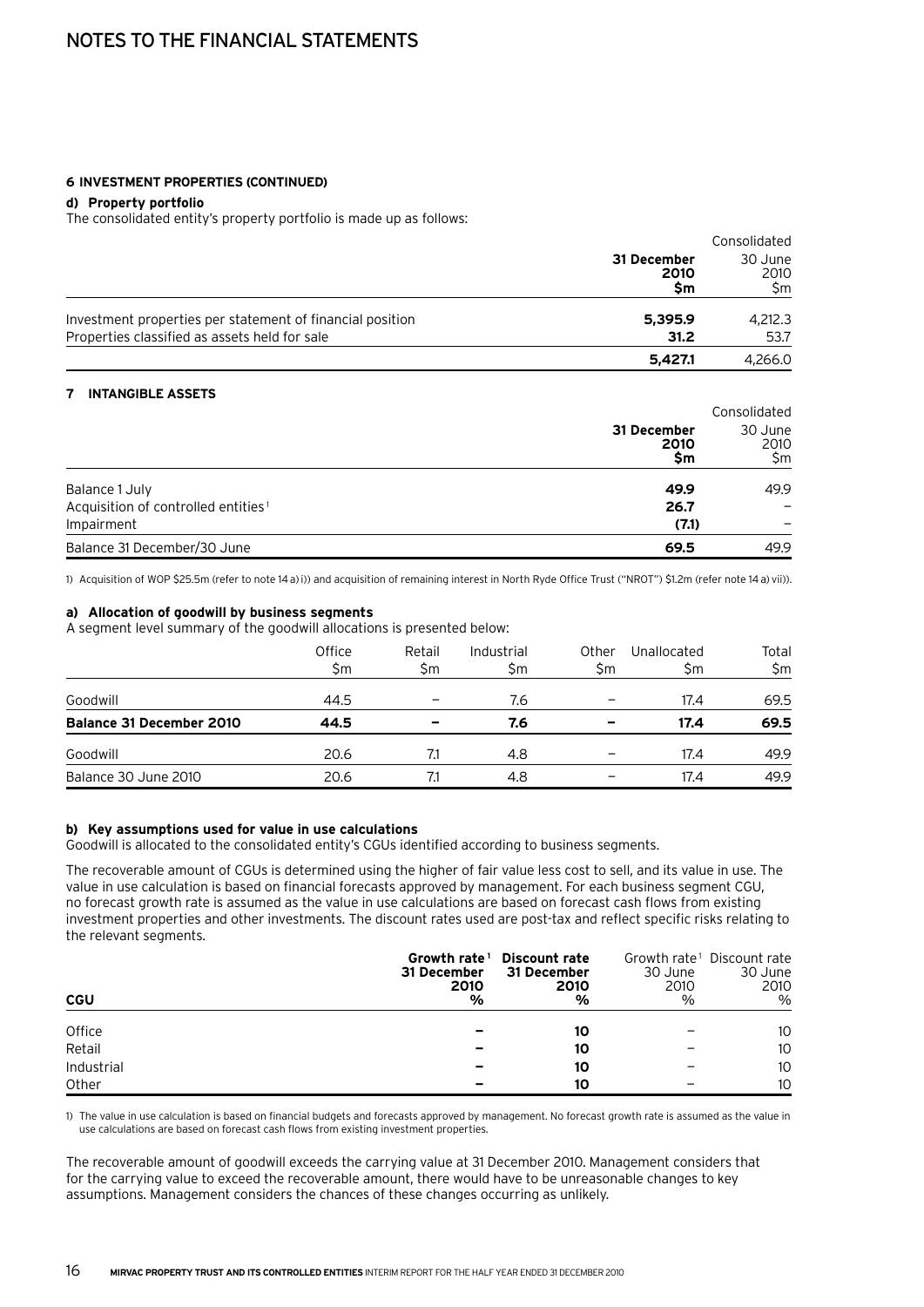#### **7 Intangible assets (continued)**

#### **c) Impairment of goodwill**

The impairment loss recognised during the period is in relation to the Retail segment. The carrying value of the Retail segment goodwill has decreased since 30 June 2010 due to the reduction of forecast income resulting from the sales of high yielding non-aligned retail investment properties. In determining the carrying value of the Retail segment, a pre-tax discount rate of 10% per annum was applied to the future estimated cash flows, which resulted in an impairment expense of \$7.1m (June 2010: \$nil).

#### **8 Borrowings**

|                                                |            |                            | Consolidated           |
|------------------------------------------------|------------|----------------------------|------------------------|
|                                                | Note       | 31 December<br>2010<br>\$m | 30 June<br>2010<br>\$m |
|                                                |            |                            |                        |
| Current                                        |            |                            |                        |
| Unsecured                                      |            |                            |                        |
| Bank loans                                     | $8a)$ i)   | 359.6                      | 17.7                   |
| Domestic Medium Term Notes ("MTN")             | $8a)$ ii)  |                            | 200.0                  |
| <b>Secured</b>                                 |            |                            |                        |
| Commercial Mortgage-Backed Securities ("CMBS") | $8a)$ iii) | 505.0                      |                        |
|                                                |            | 864.6                      | 217.7                  |
| Non-current                                    |            |                            |                        |
| Unsecured                                      |            |                            |                        |
| Bank loans                                     | $8a)$ i)   | 321.8                      | 26.5                   |
| Domestic MTN                                   | $8a)$ ii)  | 150.0                      | 150.0                  |
|                                                |            | 471.8                      | 176.5                  |

#### **a) Borrowings**

#### i) Unsecured bank loans

Mirvac has an unsecured syndicated loan facility of \$1,917.5m (June 2010: \$1,917.5m) comprising a \$1,112.5m (June 2010: \$1,112.5m) revolving tranche maturing in June 2011 and \$805.0m (June 2010: \$805.0m) term tranche maturing in January 2012. Mirvac has \$200.0m (June 2010: \$200.0m) of unsecured bilateral facilities, of which \$50.0m expires in June 2011 and \$150.0m expires in April 2013. Subject to compliance with the terms, each of these bank loan facilities may be drawn at any time. Refer to note 15 for details of refinancing since the reporting date. The consolidated entity had drawn down \$681.4m under these facilities as at 31 December 2010 (June 2010: \$44.2m).

#### ii) Domestic MTN

The consolidated entity has a domestic bond issue of \$150.0m maturing in March 2015. Interest is payable either quarterly or semi-annually in arrears in accordance with the terms of the notes.

#### iii) CMBS

The consolidated entity has commercial notes of \$505.0m (June 2010: \$nil) which have a scheduled maturity date of 16 November 2011. These were recognised as a result of the WOP acquisition (refer to note 17). The debt is cash collateralised and at expiry, the CMBS will be repaid from cash (refer to note 13).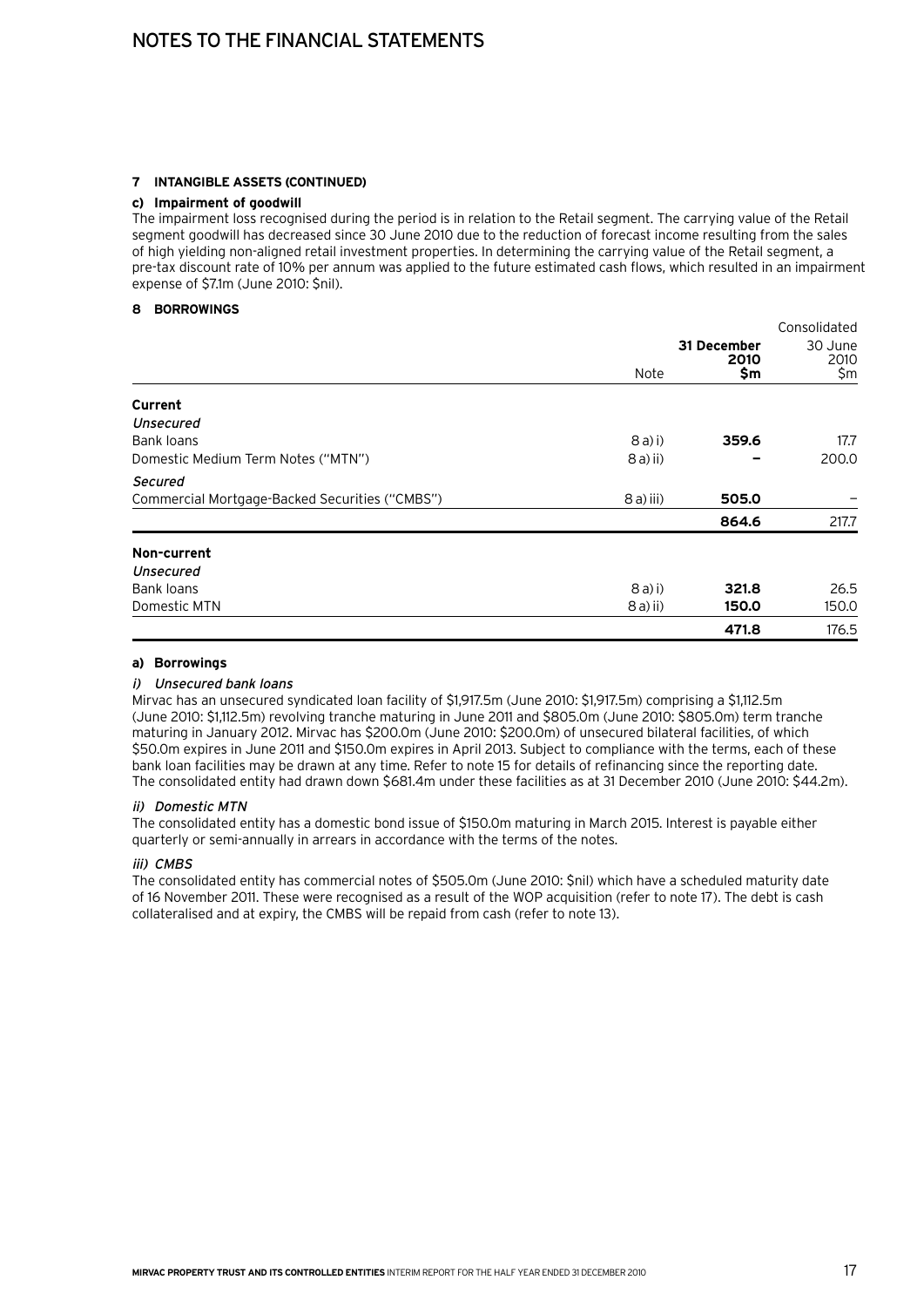#### **8 Borrowings (continued)**

#### **b) Financing arrangements**

|                                           |                            | Consolidated           |
|-------------------------------------------|----------------------------|------------------------|
|                                           | 31 December<br>2010<br>\$m | 30 June<br>2010<br>\$m |
| <b>Total facilities</b>                   |                            |                        |
| Bank loans <sup>1</sup>                   | 2,117.5                    | 2,117.5                |
| Domestic MTN                              | 350.0                      | 350.0                  |
| <b>CMBS</b>                               | 505.0                      |                        |
|                                           | 2,972.5                    | 2,467.5                |
| Used at end the of the reporting period   |                            |                        |
| Bank loans <sup>1</sup>                   | 1,408.6                    | 997.9                  |
| Domestic MTN                              | 350.0                      | 350.0                  |
| <b>CMBS</b>                               | 505.0                      |                        |
|                                           | 2,263.6                    | 1,347.9                |
| Unused at end the of the reporting period |                            |                        |
| Bank loans <sup>1</sup>                   | 708.9                      | 1,119.6                |
| Domestic MTN                              |                            |                        |
| <b>CMBS</b>                               |                            |                        |
|                                           | 708.9                      | 1,119.6                |

1) Total bank loan facilities relate to Mirvac; these facilities are available to the consolidated entity. The consolidated entity had drawn down \$681.4m at 31 December 2010 (June 2010: \$44.2m).

#### **9 Contributed equity**

#### **a) Paid up equity**

|                               | 31 December<br>2010<br><b>Units</b> | 30 June<br>2010<br>Units | 31 December<br>2010 | Consolidated<br>30 June<br>2010 |
|-------------------------------|-------------------------------------|--------------------------|---------------------|---------------------------------|
| <b>Consolidated</b>           | m                                   | m                        | Sm                  | \$m                             |
| $MPT$ – ordinary units issued | 3.404.3                             | 3.254.8                  | 5,093.8             | 4.905.9                         |
| Total contributed equity      | 3.404.3                             | 3.254.8                  | 5,093.8             | 4.905.9                         |

#### **b) Movements in paid up equity**

Movements in paid up equity of the consolidated entity for the half year ended 31 December 2010 were as follows:

| Consolidated                                             | Issue date     | price | m       | units<br>Sm |
|----------------------------------------------------------|----------------|-------|---------|-------------|
| Balance 1 July 2010                                      |                |       | 3.254.8 | 4.905.9     |
| Acquisition of WOP                                       | 4 August 2010  | 1.25  | 149.0   | 186.0       |
| LTIP/LTI plan and EIS units converted, sold or forfeited | 26 August 2010 | 3.82  | 0.5     | 1.9         |
| <b>Balance 31 December 2010</b>                          |                |       | 3,404.3 | 5.093.8     |

#### **c) Reconciliation of units issued on the ASX**

Under AAS, units issued under the Mirvac employee LTI plans are required to be accounted for as an option and are excluded from total issued equity, until such time as the relevant employee loans are fully repaid or the employee leaves Mirvac. Total ordinary units issued as detailed above are reconciled to units issued on the ASX as follows:

|                                                                       | 31 December<br>2010<br>Units<br>m | 30 June<br>2010<br>Units<br>m |
|-----------------------------------------------------------------------|-----------------------------------|-------------------------------|
| Total ordinary units disclosed<br>Units issued under LTI plan and EIS | 3,404.3<br>11.5                   | 3,254.8<br>11.5               |
| Total units issued on the ASX                                         | 3,415.8                           | 3,266.3                       |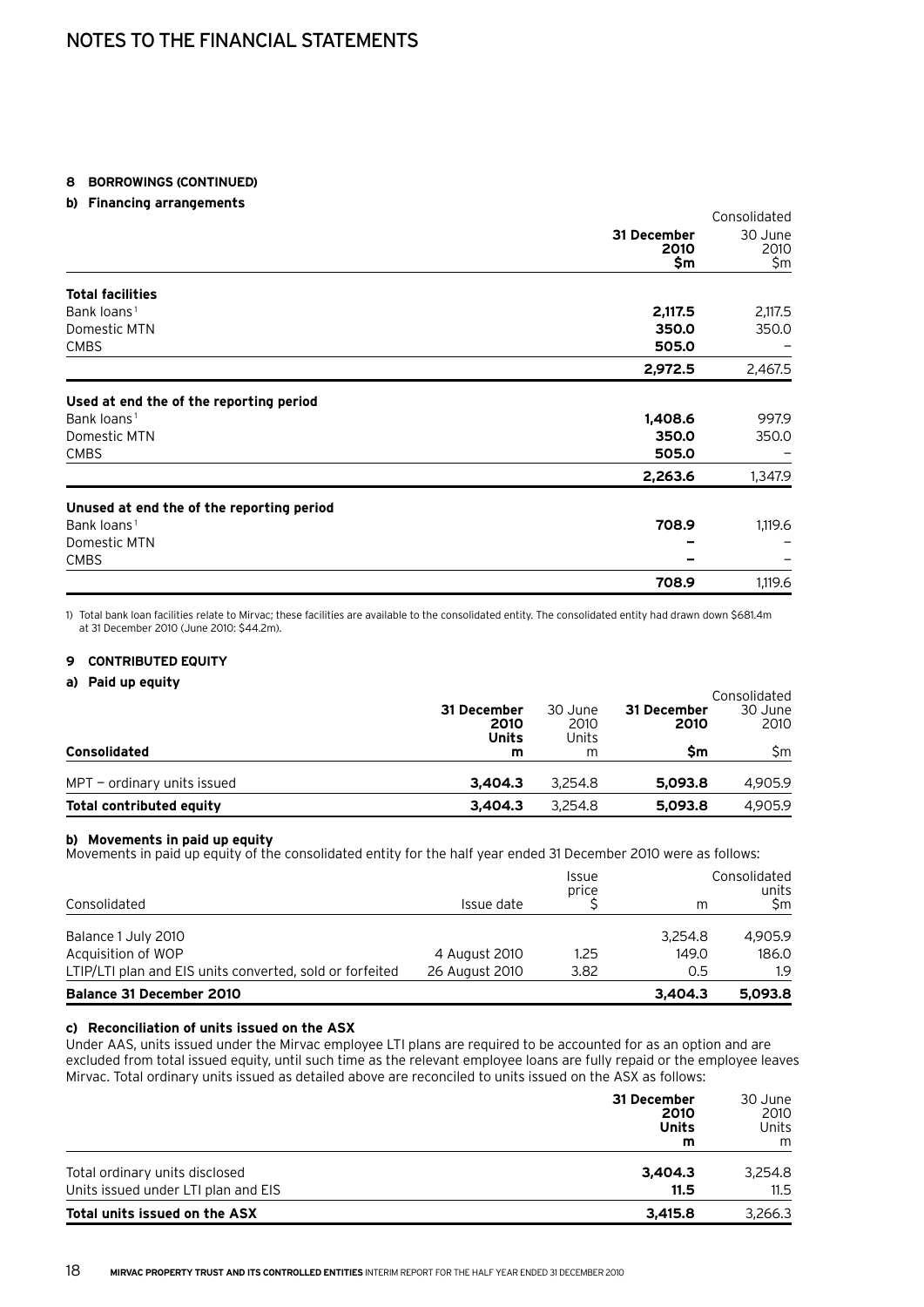### Notes to the financial statements

#### **10 Distributions**

|                                                                                       |                           | Consolidated               |  |
|---------------------------------------------------------------------------------------|---------------------------|----------------------------|--|
| Ordinary stapled units                                                                | 31 December<br>2010<br>Sm | 31 December<br>2009<br>\$m |  |
| Quarterly ordinary distributions paid as follows:                                     |                           |                            |  |
| 2 cents per stapled unit paid on 29 October 2010                                      | 68.3                      |                            |  |
| 2 cents per stapled unit paid on 30 October 2009                                      |                           | 56.1                       |  |
| 2 cents per stapled unit paid on 28 January 2011                                      | 68.3                      |                            |  |
| 2 cents per stapled unit paid on 29 January 2010                                      |                           | 59.9                       |  |
| Total distribution 4 cents per stapled unit (December 2009: 4 cents per stapled unit) | 136.6                     | 116.0                      |  |

There was no distribution reinvestment plan in place for either period; all distributions were satisfied in cash.

#### **11 Investments in associates**

Investments in associates are accounted for using the equity method of accounting. Information relating to associates is set out below:

|                                      | 31 December                      | 2010 | Interest <sup>2</sup><br>30 June<br>2010 | 31 December<br>2010 | Consolidated<br>30 June<br>2010 |
|--------------------------------------|----------------------------------|------|------------------------------------------|---------------------|---------------------------------|
| Name of entity                       | <b>Principal activities</b>      | %    | %                                        | Sm                  | Sm                              |
| Mirvac Industrial Trust <sup>1</sup> | Listed property investment trust | 14   | 14                                       |                     |                                 |
| Tucker Box Hotel Group               | Hotel investment                 | 49   | 49                                       | 103.8               | 97.1                            |
| Mirvac Wholesale Hotel Fund          | Hotel investment                 | 49   | 49                                       | 109.4               | 109.9                           |
|                                      |                                  |      |                                          | 213.2               | 207.0                           |

1) The consolidated entity equity accounts for this investment as an associate even though it owns less than 20 per cent of the voting or potential voting power, due to the fact that the Responsible Entity is Mirvac Funds Management Limited, a related party of the Responsible Entity of the Trust.

2) Each of the above associates was established in Australia.

#### **12 Contingent liabilities**

The consolidated entity had no contingent liabilities at 31 December 2010 (June 2010: \$nil).

#### **13 Note to the statement of cash flows**

|                                                                                                                                                                                       |                           | Consolidated               |
|---------------------------------------------------------------------------------------------------------------------------------------------------------------------------------------|---------------------------|----------------------------|
|                                                                                                                                                                                       | 31 December<br>2010<br>Şm | 31 December<br>2009<br>\$m |
| a) Reconciliation of cash<br>Cash at the end of the half year as shown in the statement of cash flows is the same<br>as statement of financial position, the detail of which follows: |                           |                            |
| Cash at bank and on hand                                                                                                                                                              | 37.4                      | 22.9                       |
| Deposits at call                                                                                                                                                                      | 0.2                       | 260.3                      |
| Unrestricted cash<br>Cash collateralisation <sup>1</sup>                                                                                                                              | 37.6<br>505.1             | 283.2                      |
| Cash and cash equivalents                                                                                                                                                             | 542.7                     | 283.2                      |

1) Cash collateralisation amount represents cash held on term deposit for purposes of meeting obligations in relation to CMBS which have a scheduled maturity date of 16 November 2011; these arose as a result of the acquisition of WOP (refer to note 14).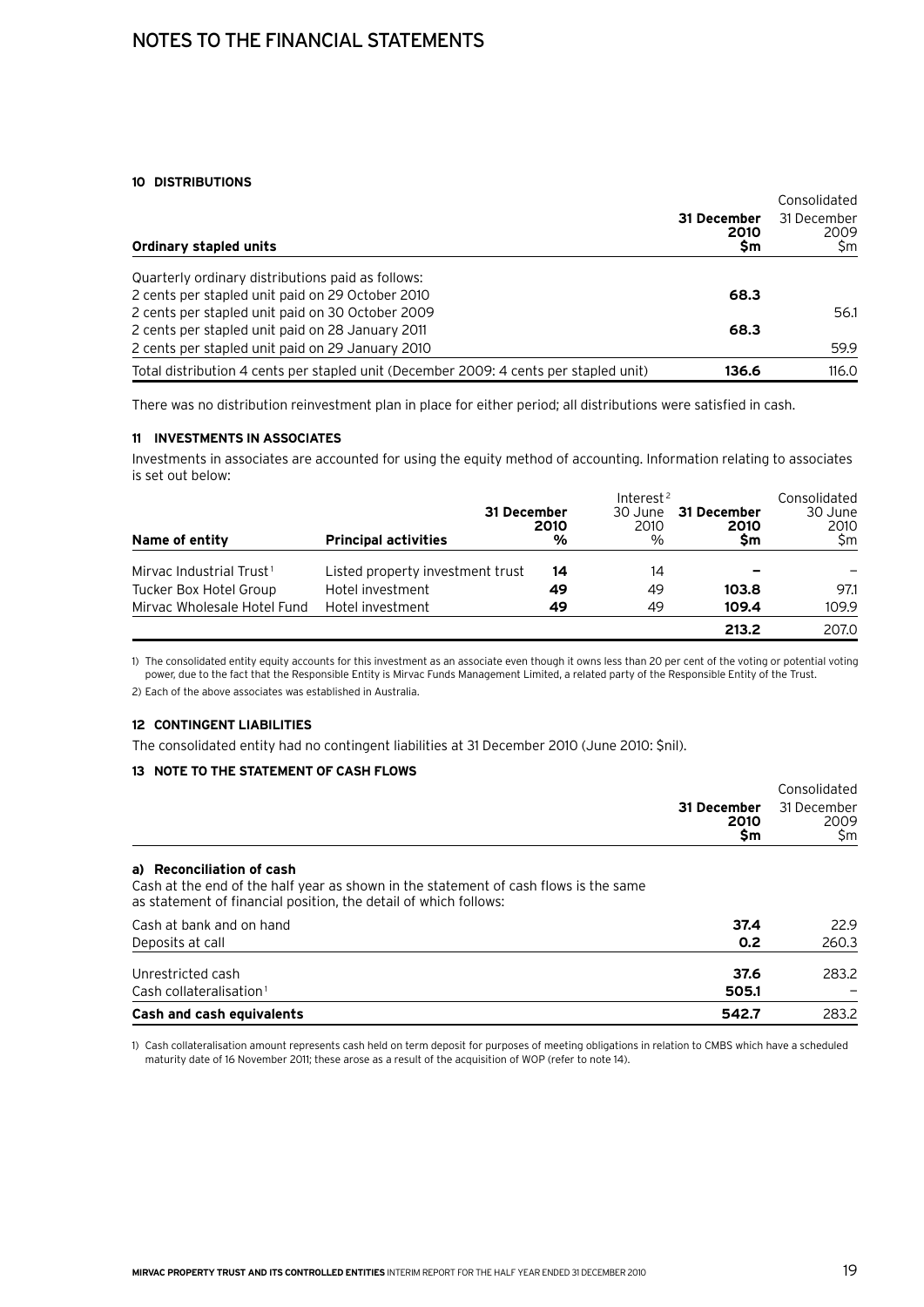#### **13 Note to the statement of cash flows (continued)**

|                                                                                                                         |                                  | Consolidated               |
|-------------------------------------------------------------------------------------------------------------------------|----------------------------------|----------------------------|
|                                                                                                                         | 31 December<br>2010<br><b>Sm</b> | 31 December<br>2009<br>\$m |
| b) Reconciliation of profit attributable to stapled unitholders of MPT<br>to net cash inflows from operating activities |                                  |                            |
| Profit attributable to stapled unitholders of MPT                                                                       | 276.9                            | 110.1                      |
| Net (gain)/loss on fair value of investment properties                                                                  | (78.2)                           | 112.8                      |
| Net (gain)/loss on fair value of IPUC                                                                                   | (5.6)                            | 39.6                       |
| Amortisation expense                                                                                                    | 7.8                              | 6.7                        |
| Non-cash lease incentives                                                                                               | (9.5)                            | (0.6)                      |
| Unrealised loss/(gain) on other financial assets at fair value through profit or loss                                   |                                  | 3.0                        |
| Net loss/(gain) on sale of investment properties                                                                        | 0.7                              | (0.3)                      |
| Net gain on sale of investments                                                                                         |                                  | (0.5)                      |
| Unrealised loss/(gain) on financial instruments                                                                         | (11.8)                           | (3.9)                      |
| Discount of business combination                                                                                        |                                  | (119.8)                    |
| Net gain on remeasurement of equity interest                                                                            |                                  | (25.3)                     |
| Business combination transaction costs                                                                                  | 15.8                             | 22.0                       |
| Share of net gain of associates and joint ventures not received as distributions                                        | (15.3)                           | (1.2)                      |
| Change in operating assets and liabilities, net of effects from purchase of controlled entities:                        |                                  |                            |
| - Increase in receivables                                                                                               | (2.6)                            | (7.0)                      |
| - Decrease in other assets                                                                                              | 16.1                             | 22.5                       |
| - Decrease in payables                                                                                                  | (3.8)                            | (11.3)                     |
| Net cash inflows from operating activities                                                                              | 190.5                            | 146.8                      |

#### **14 Acquisition of businesses**

#### **a) Acquisition of WOP**

#### i) Summary of acquisition

On 4 August 2010, the consolidated entity acquired 100 per cent of the issued securities in Westpac Office Trust, an ASX listed real estate investment trust, for consideration of \$404.1m. The acquisition has enhanced the quality of the investment property portfolio.

Details of the purchase consideration to acquire WOP are as follows:

| <b>Purchase consideration</b>       | <b>Note</b>   | Sm    |
|-------------------------------------|---------------|-------|
| Cash paid                           | $14a)$ iv)    | 200.0 |
| Securities issued                   | $14a$ ) vi)   | 204.1 |
| <b>Total purchase consideration</b> |               | 404.1 |
| $\cdots$ $\cdots$                   | $\cdots$<br>. |       |

The preliminary fair value of assets and liabilities recognised as a result of the acquisition are as follows:

|                                                             | \$m     |
|-------------------------------------------------------------|---------|
| Cash and cash equivalents                                   | 25.1    |
| Receivables                                                 | 2.8     |
| Other financial assets at fair value through profit or loss | 21.2    |
| Investment properties                                       | 1,108.2 |
| Payables                                                    | (11.1)  |
| <b>Borrowings</b>                                           | (739.0) |
| Derivative financial liabilities                            | (20.6)  |
| Provisions                                                  | (8.0)   |
| Net identifiable assets acquired                            | 378.6   |
| Goodwill on acquisition                                     | 25.5    |
| Net assets acquired                                         | 404.1   |

The goodwill is attributable to WOP's quality investment portfolio which comprises properties that are predominantly leased to high quality tenants on long term leases with structured rental increases. None of the goodwill is expected to be deductible for tax purposes.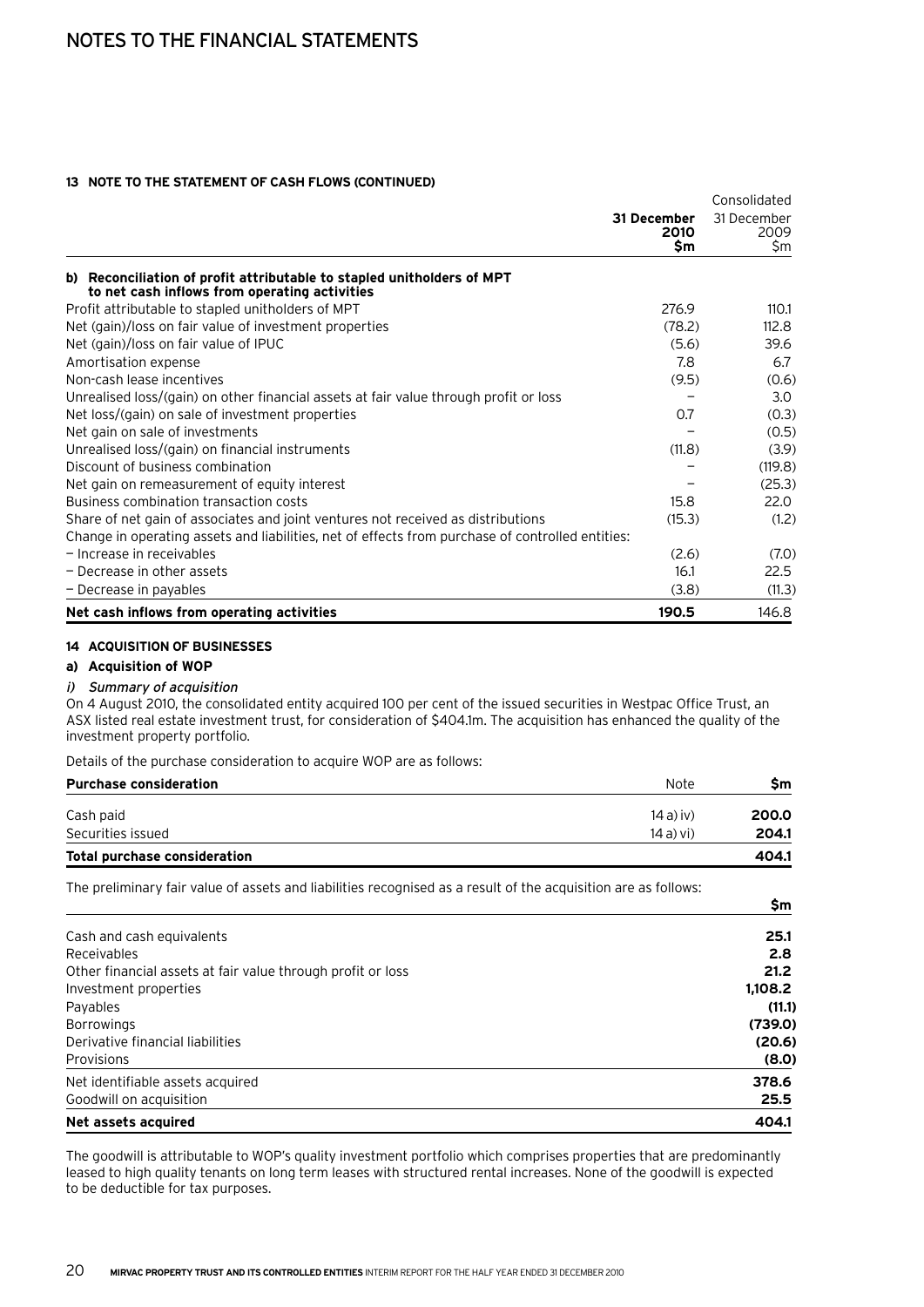#### **14 Acquisition of businesses (continued)**

#### ii) Revenue and profit contribution

The acquired business contributed revenues of \$86.3m and net profit of \$67.5m<sup>1</sup> to the consolidated entity for the period from 4 August 2010 to 31 December 2010.

If the acquisition had occurred on 1 July 2010, consolidated total revenue from continuing operations and other income and consolidated profit for the consolidated entity for the half year ended 31 December 2010 would have been \$421.1m and \$269.7m respectively. These amounts have been calculated using the consolidated entity's accounting policies and by adjusting the results of the controlled entity to reflect the additional amortisation of lease incentives in respect of investment properties that would have been charged assuming the fair value adjustments to investment properties.

#### iii) Contingent consideration

There is no contingent consideration as part of this transaction.

#### iv) Purchase consideration — cash outflow on acquisition

|                                                                    | Consolidated           |
|--------------------------------------------------------------------|------------------------|
| 31 December<br>2010<br>Şm                                          | 30 June<br>2010<br>\$m |
| Outflow of cash to acquire controlled entity, net of cash acquired |                        |
| Cash consideration<br>(200.0)                                      |                        |
| Less: Balance acquired<br>25.1                                     |                        |
| (174.9)                                                            |                        |
| Direct costs relating to acquisition<br>(15.8)                     |                        |
| Outflow of cash - investing activities<br>(190.7)                  |                        |
| Total outflow of cash to acquire controlled entity<br>(190.7)      |                        |

#### v) Acquisition related costs

Acquisition related costs of \$16.8m were incurred (including post acquisition write off of \$1.0m for prepaid borrowing costs on extinguishing WOP's borrowing facilities).

#### vi) Securities issued

As part of the acquisition, the Group issued 149.0m securities, the fair value of which was determined to be the market value of \$1.37 per security, being the market value of Mirvac securities at the acquisition date. The total fair value of securities issued as part of the acquisition was \$204.1m.

#### vii) Acquisition of remaining interest in NROT

On 6 August 2010, the consolidated entity acquired the remaining 50 per cent interest in NROT, for a purchase consideration of \$22.5m, which resulted in goodwill on acquisition of \$1.2m. NROT owns the Westpac Data Centre at 54-60 Talavera Road, North Ryde, NSW. The consolidated entity had acquired the other 50 per cent interest in NROT through its acquisition of WOP. As a result, the consolidated entity now holds all of the units in NROT.

<sup>1)</sup> The profit contributed from 4 August 2010 includes the impact from the repayment of WOP's bank debt facilities on acquisition and includes gain on fair value of investment properties.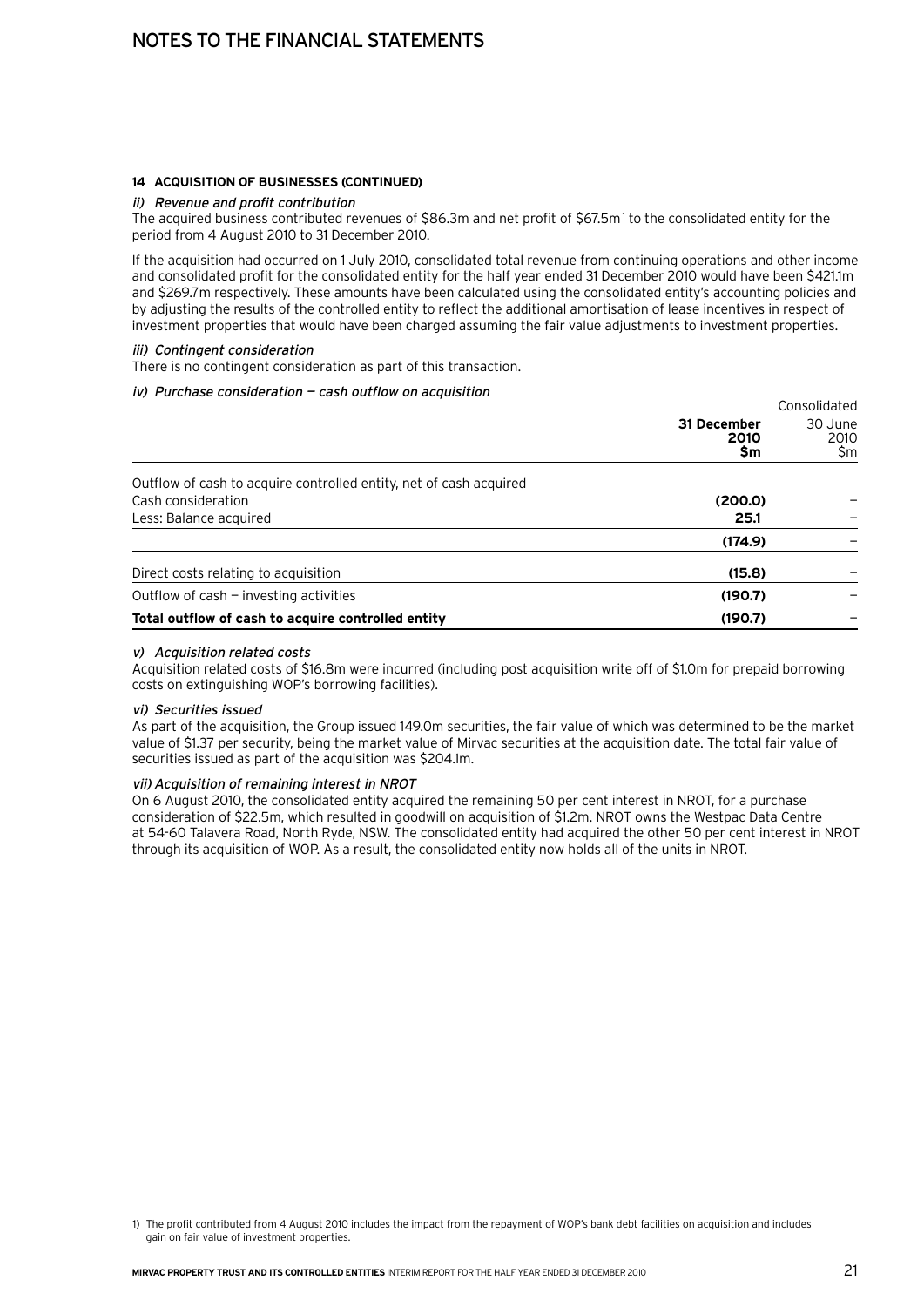# Notes to the financial statements

#### **15 Events occurring after the end of the reporting period**

#### **a) Queensland floods**

The consolidated entity experienced limited impact to its investment assets across Queensland as a result of the recent flood crisis.

The Trust continues to monitor the actual and potential impacts of the floods and at the present time is unable to determine if there will be a material impact.

#### **b) Debt refinancing**

Post 31 December 2010, the Group refinanced its syndicated bank facilities in line with its debt strategy. The transaction involved refinancing existing tranches maturing in June 2011 and January 2012 to a new \$1,852.5m facility.

The one and two year term facility will be repaid from proceeds raised in future capital markets issues. Details are as follows:

- One year facility of \$122.5m; and
- Two year facility of \$140.0m.

The multicurrency revolving facility is made up of three to five year tranches. Details as follows:

- Three year facility of \$530.0m;
- Four year facility of \$530.0m; and
- Five year facility of \$530.0m.

#### **c) Other circumstances**

No circumstances have arisen since the end of the half year which have significantly affected or may significantly affect the operations of the consolidated entity, the results of those operations, or the state of affairs of the consolidated entity in future years.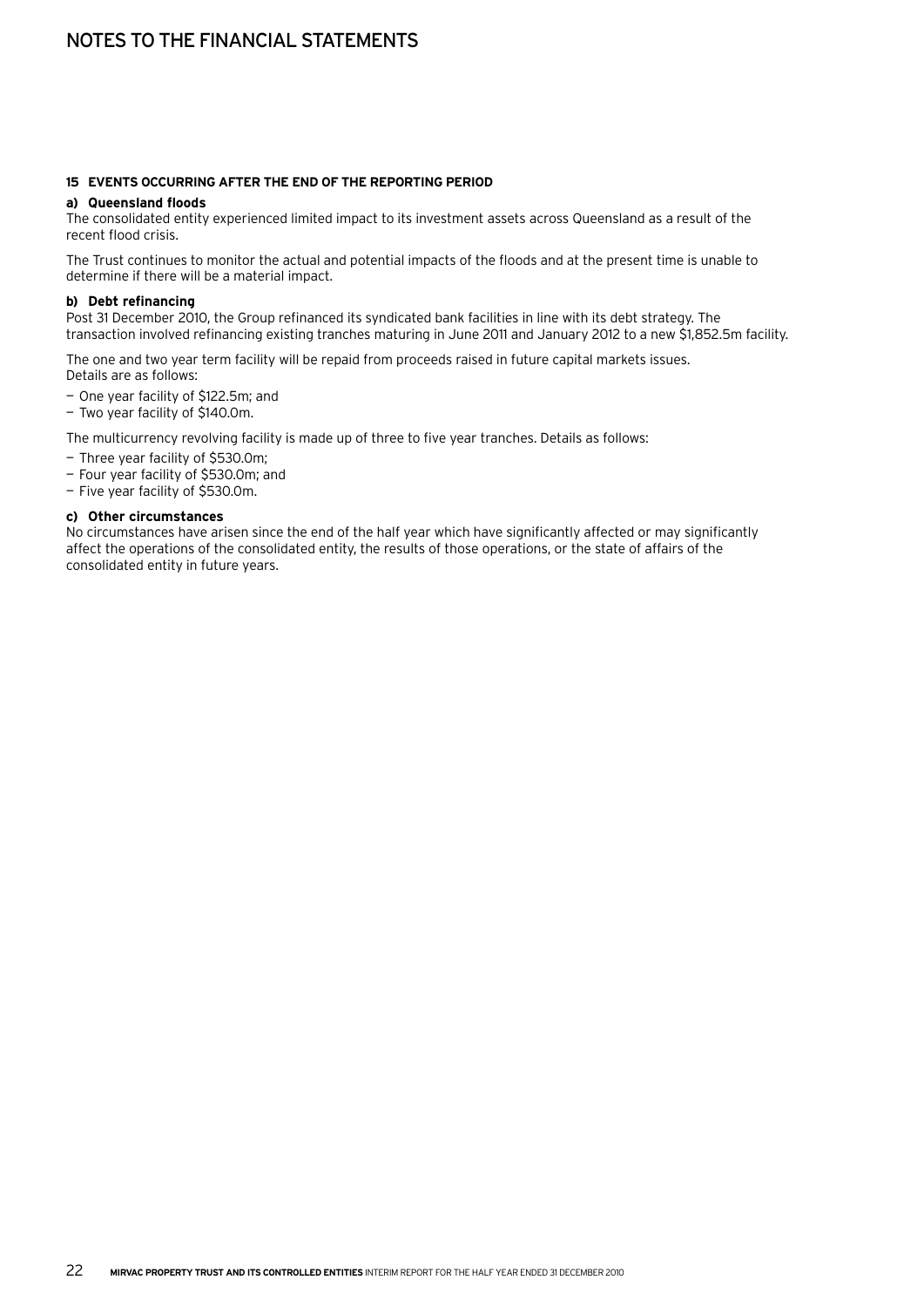## Directors' declaration

In the Directors' opinion:

- a) the financial statements and notes set out on pages 04 to 22 are in accordance with the Corporations Act 2001, including:
	- i) complying with Accounting Standards, the Corporations Regulations 2001 and other mandatory professional reporting requirements; and
	- ii) giving a true and fair view of the consolidated entity's financial position as at 31 December 2010 and of its performance for the half year ended on that date; and
- b) there are reasonable grounds to believe that the consolidated entity will be able to pay its debts as and when they become due and payable.

This declaration is made in accordance with a resolution of the Directors.

al

**Nicholas Collishaw** Director

Sydney 22 February 2011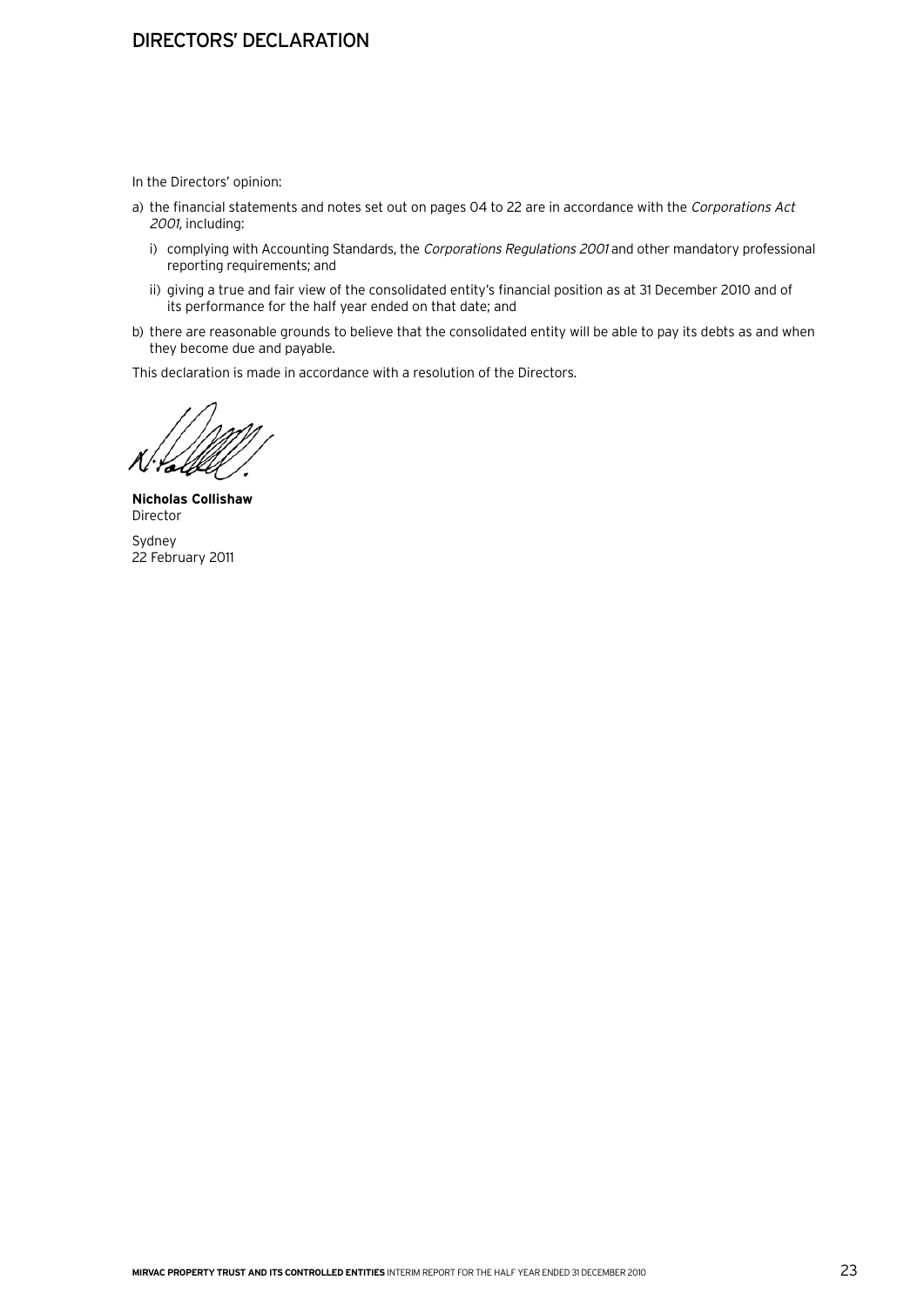# **PRICEWATERHOUSE COPERS**

#### **PricewaterhouseCoopers ABN 52 780 433 757**

Darling Park Tower 2 201 Sussex Street GPO BOX 2650 SYDNEY NSW 1171 DX 77 Sydney Australia

Telephone +61 2 8266 0000 Facsimile +61 2 8266 9999 www.pwc.com/au

**Independent auditor's review report to the members of Mirvac Property Trust**

# **Report on the Half-Year Financial Report**

We have reviewed the accompanying half-year financial report of Mirvac Property Trust (the trust), which comprise the statement of financial position as at 31 December 2010, the statement of comprehensive income, statement of changes in equity and statement of cash flows for the half-year ended on that date, other selected explanatory notes and the directors' declaration for Mirvac Property Trust Group (the consolidated entity). The consolidated entity comprises both the Trust and the entities it controlled during that half-year.

#### Directors' responsibility for the half-year financial report

The directors of the trust are responsible for the preparation of the half-year financial report that gives a true and fair view in accordance with Australian Accounting Standards (including the Australian Accounting Interpretations) and the Corporations Act 2001 and for such control as the directors determine is necessary to enable the preparation of the half-year financial report that is free from material misstatement whether due to fraud or error.

#### Auditor's responsibility

Our responsibility is to express a conclusion on the half-year financial report based on our review. We conducted our review in accordance with Auditing Standard on Review Engagements ASRE 2410 Review of an Interim Financial Report Performed by the Independent Auditor of the Entity, in order to state whether, on the basis of the procedures described, we have become aware of any matter that makes us believe that the financial report is not in accordance with the Corporations Act 2001 including: giving a true and fair view of the consolidated entity's financial position as at 31 December 2010 and its performance for the half-year ended on that date; and complying with Accounting Standard AASB 134 Interim Financial Reporting and the Corporations Regulations 2001. As the auditor of Mirvac Property Trust, ASRE 2410 requires that we comply with the ethical requirements relevant to the audit of the annual financial report.

A review of a half-year financial report consists of making enquiries, primarily of persons responsible for financial and accounting matters, and applying analytical and other review procedures. It also includes reading the other information included with the financial report to determine whether it contains any material inconsistencies with the financial report. A review is substantially less in scope than an audit conducted in accordance with Australian Auditing Standards and consequently does not enable us to obtain assurance that we would become aware of all significant matters that might be identified in an audit. Accordingly, we do not express an audit opinion.

While we considered the effectiveness of management's internal controls over financial reporting when determining the nature and extent of our procedures, our review was not designed to provide assurance on internal controls.

Our review did not involve an analysis of the prudence of business decisions made by directors or management.